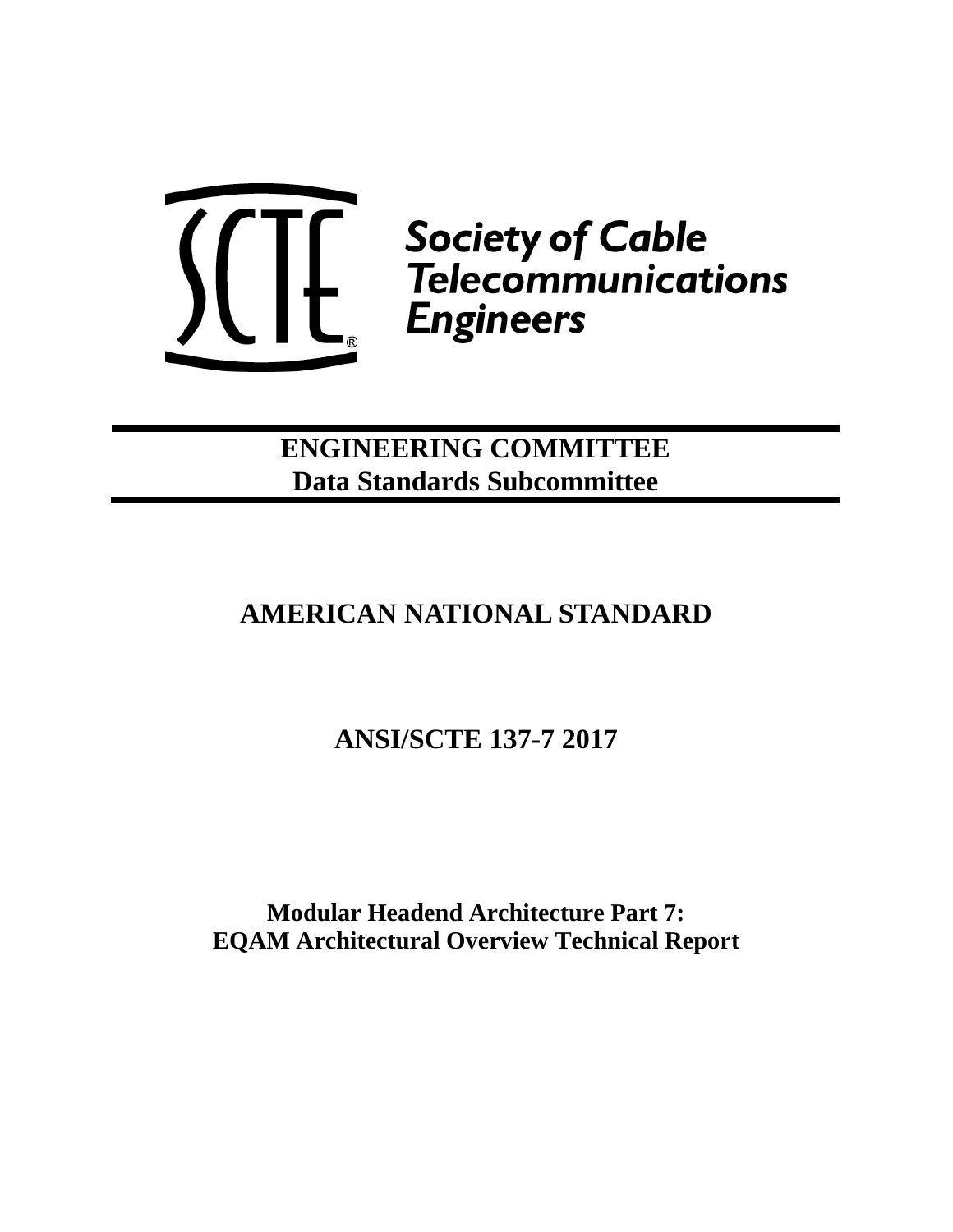## **NOTICE**

The Society of Cable Telecommunications Engineers (SCTE) Standards and Operational Practices (hereafter called "documents") are intended to serve the public interest by providing specifications, test methods and procedures that promote uniformity of product, interchangeability, best practices and ultimately the long term reliability of broadband communications facilities. These documents shall not in any way preclude any member or non-member of SCTE from manufacturing or selling products not conforming to such documents, nor shall the existence of such standards preclude their voluntary use by those other than SCTE members.

SCTE assumes no obligations or liability whatsoever to any party who may adopt the documents. Such adopting party assumes all risks associated with adoption of these documents, and accepts full responsibility for any damage and/or claims arising from the adoption of such documents.

Attention is called to the possibility that implementation of this document may require the use of subject matter covered by patent rights. By publication of this document, no position is taken with respect to the existence or validity of any patent rights in connection therewith. If a patent holder has filed a statement of willingness to grant a license under these rights on reasonable and nondiscriminatory terms and conditions to applicants desiring to obtain such a license, then details may be obtained from the standards developer. SCTE shall not be responsible for identifying patents for which a license may be required or for conducting inquiries into the legal validity or scope of those patents that are brought to its attention.

Patent holders who believe that they hold patents which are essential to the implementation of this document have been requested to provide information about those patents and any related licensing terms and conditions. Any such declarations made before or after publication of this document are available on the SCTE web site at [http://www.scte.org.](http://www.scte.org/)

### All Rights Reserved

© Society of Cable Telecommunications Engineers, Inc. 2017 140 Philips Road Exton, PA 19341

Note: DOCSIS<sup>®</sup> is a registered trademark of Cable Television Laboratories, Inc., and is used in this document with permission.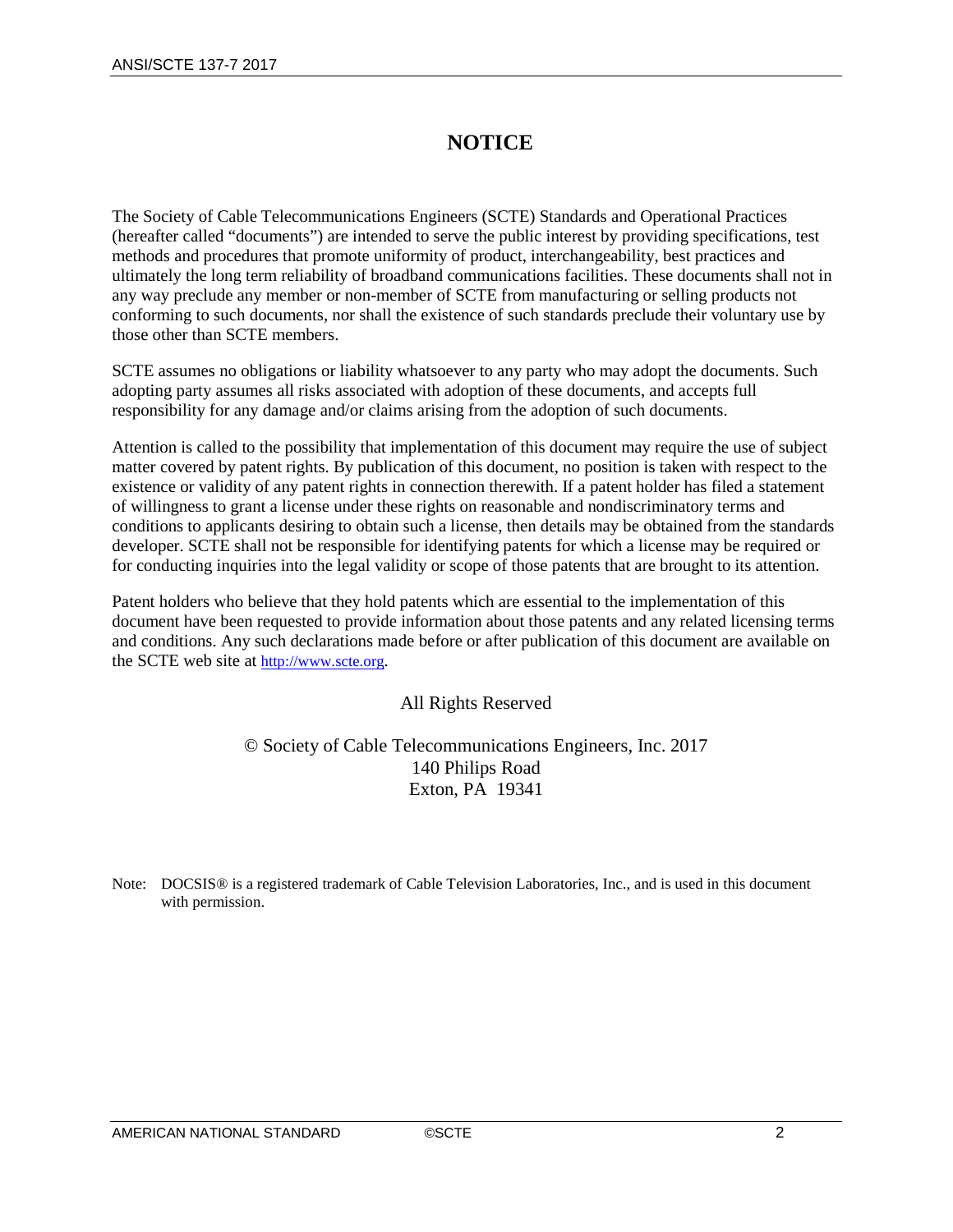## **Contents**

| $\mathbf{1}$   |                    |  |
|----------------|--------------------|--|
|                | 1.1<br>1.2         |  |
| $\overline{2}$ |                    |  |
|                | 2.1<br>2.2         |  |
| 3              |                    |  |
| 4              |                    |  |
| 5              |                    |  |
|                | 5.1                |  |
|                | 5.1.1              |  |
|                | 5.2                |  |
| 6              |                    |  |
|                | 6.1                |  |
|                | 6.2                |  |
|                | 6.3                |  |
|                | 6.4<br>6.5         |  |
| $7^{\circ}$    |                    |  |
|                | 7.1                |  |
|                | 7.2                |  |
|                | 7.2.1              |  |
|                | 7.2.1.1<br>7.2.1.2 |  |
|                | 7.2.2              |  |
|                | 7.2.3              |  |
|                | 7.2.4              |  |
|                | 7.2.5              |  |
|                | 7.2.6<br>7.2.7     |  |
| 8              |                    |  |
|                |                    |  |
|                | 8.1.1              |  |
|                | 8.1.2              |  |
|                | 8.1.3<br>8.1.4     |  |
|                | 8.1.5              |  |
|                | 8.1.5.1            |  |
|                | 8.1.5.2            |  |
|                | 8.2<br>8.2.1       |  |
|                | 8.2.2              |  |
|                | 8.2.3              |  |
|                | 8.3                |  |
|                |                    |  |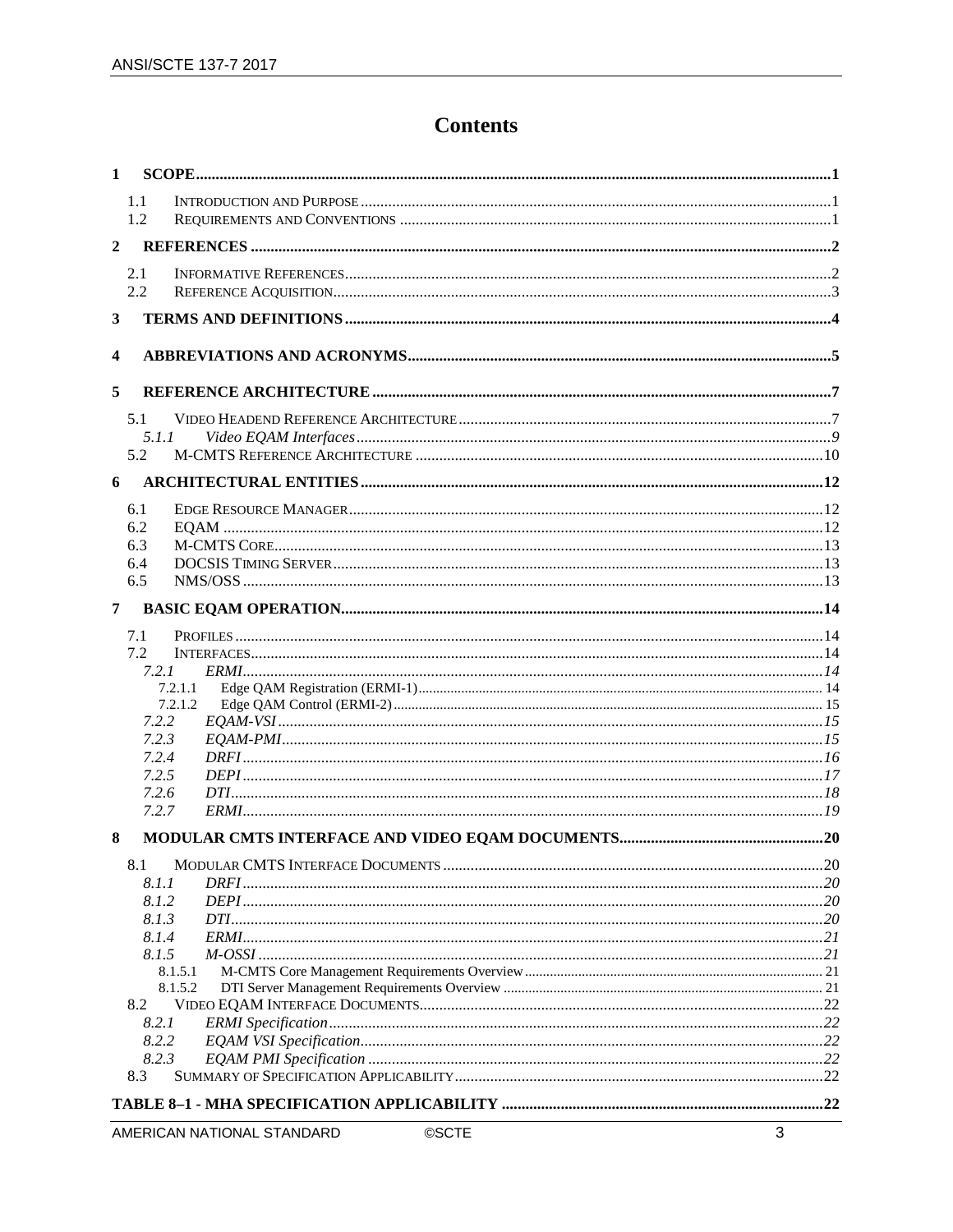| $\overline{12}$ |  |  |
|-----------------|--|--|
|                 |  |  |
|                 |  |  |
|                 |  |  |

## **LIST OF FIGURES**

## **LIST OF TABLES**

|--|--|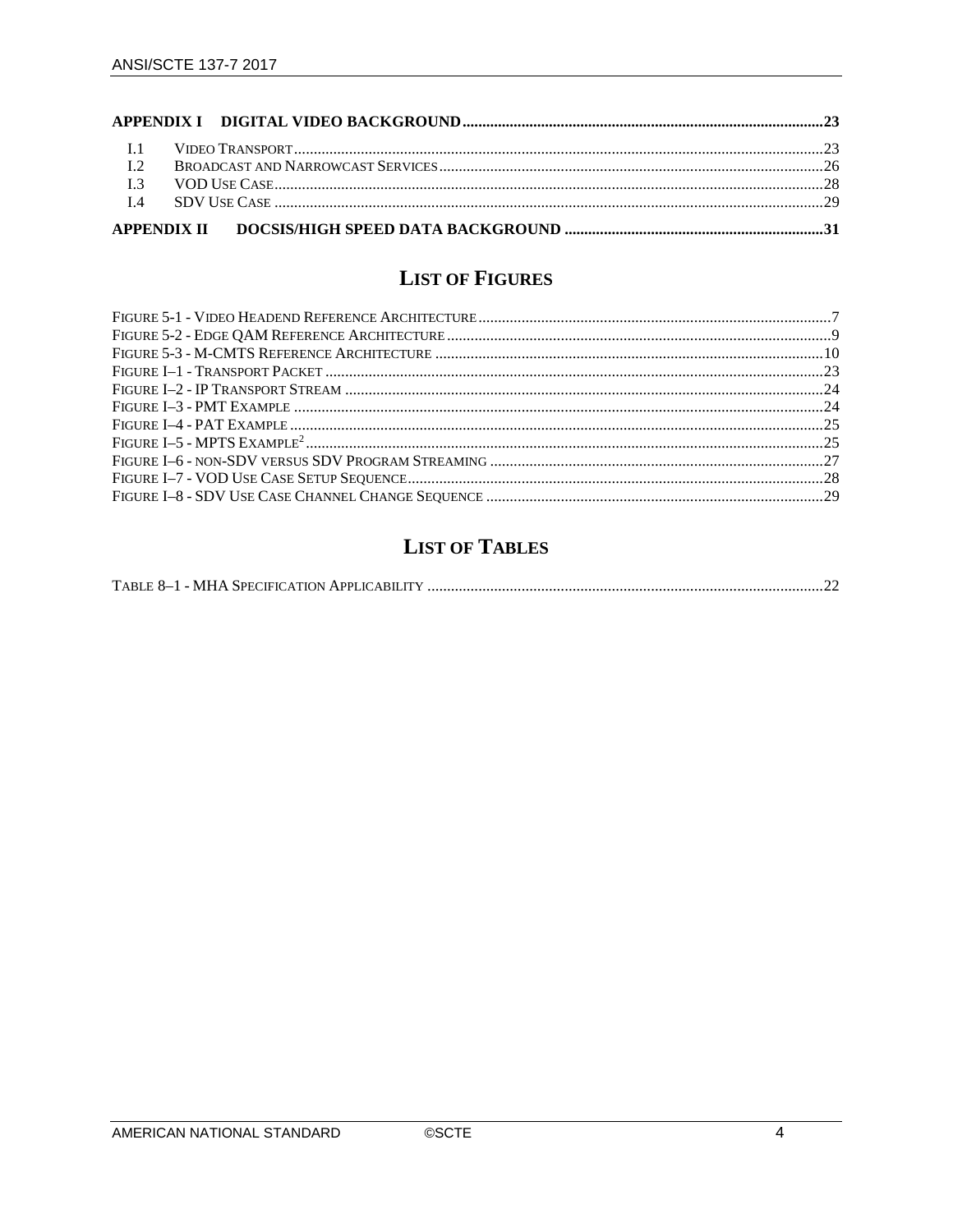## <span id="page-4-0"></span>**1 SCOPE**

NOTE: This document is identical to SCTE 137-7 2010 except for informative components which may have been updated such as the title page, NOTICE text, headers and footers. No normative changes have been made to this document.

### <span id="page-4-1"></span>**1.1 Introduction and Purpose**

This Architectural Overview Technical Report is intended to provide an introduction to the Modular Headend Architecture, with particular emphasis on the EQAM as a key component. This document describes the various architectural entities and the interfaces that connect them, provides an overview of the various profiles of EQAM devices and their operations, and discusses the various specifications that contain normative requirements pertaining to the Modular Headend Architecture.

### <span id="page-4-2"></span>**1.2 Requirements and Conventions**

This document is intended to be completely informative. However, this document will reference and discuss other relevant specifications that contain normative requirements.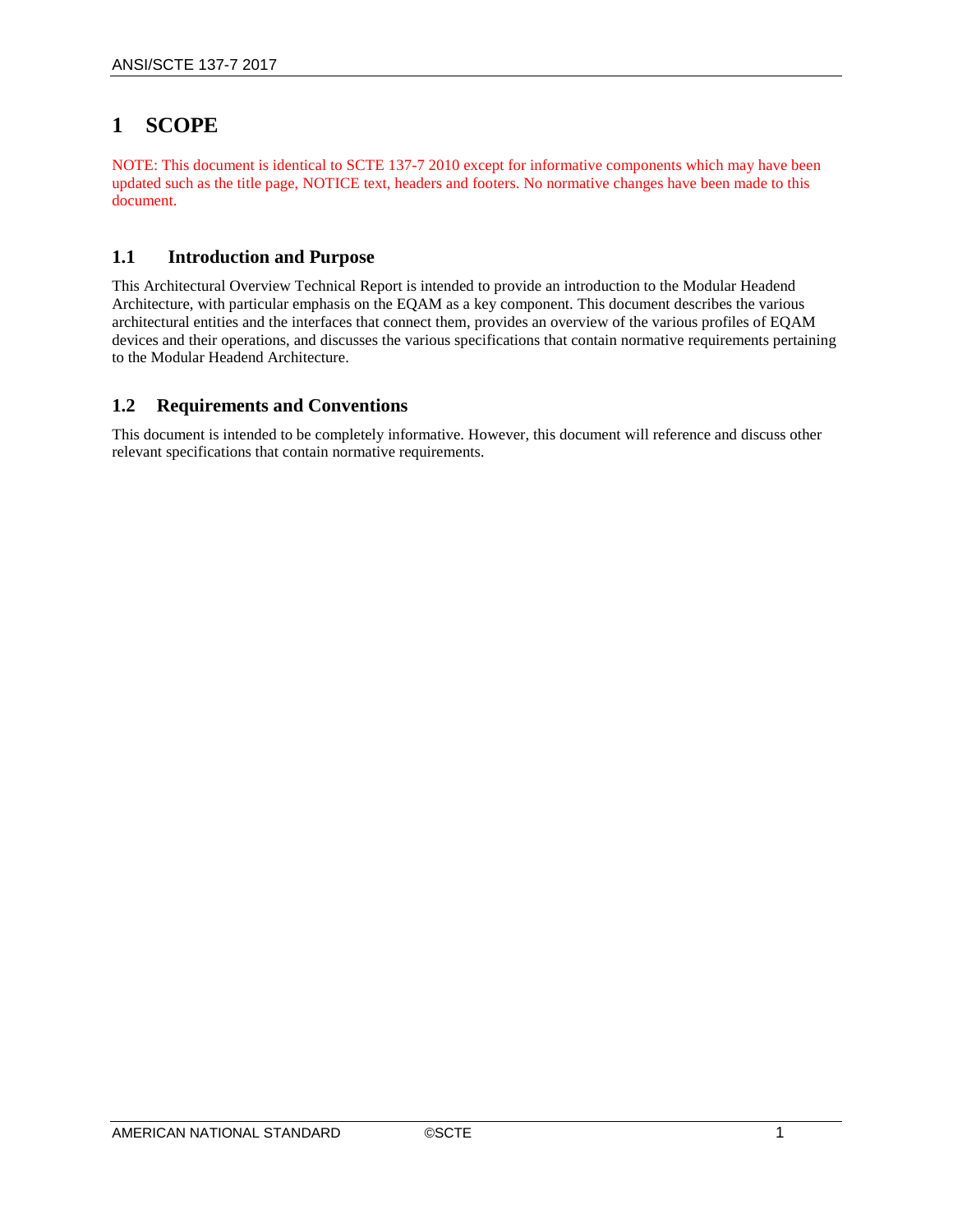## <span id="page-5-0"></span>**2 REFERENCES**

All standards are subject to revision, and users of this document are encouraged to investigate the possibility of applying the most recent editions of the documents listed below.

### <span id="page-5-1"></span>**2.1 Informative References**

This technical report uses the following informative references.

<span id="page-5-17"></span><span id="page-5-16"></span><span id="page-5-15"></span><span id="page-5-14"></span><span id="page-5-13"></span><span id="page-5-12"></span><span id="page-5-11"></span><span id="page-5-10"></span><span id="page-5-9"></span><span id="page-5-8"></span><span id="page-5-7"></span><span id="page-5-6"></span><span id="page-5-5"></span><span id="page-5-4"></span><span id="page-5-3"></span><span id="page-5-2"></span>

| [EN 300 429]      | ETSI EN 300 429 V1.2.1 (1998-04), Digital Video Broadcasting (DVB); Framing structure,<br>channel coding and modulation for cable systems.    |
|-------------------|-----------------------------------------------------------------------------------------------------------------------------------------------|
| [ $ITU-T G.812$ ] | ITU-T Recommendation G.812 (06/04), Timing requirements of slave clocks suitable for use as<br>node clocks in synchronization networks.       |
| $[ITU-T G.823]$   | ITU-T Recommendation G.823 (03/00), The control of jitter and wander within digital networks<br>which are based on the 2048 kbit/s hierarchy. |
| $[ITU-T G.824]$   | ITU-T Recommendation G.824 (03/00), The control of jitter and wander within digital networks<br>which are based on the 1544 kbit/s hierarchy. |
| $[ITU-T J.83-B]$  | ITU-T Recommendation J.83-B (12/07), Digital multi-programme systems for television, sound<br>and data services for cable distribution.       |
| [MPEG_tutorial]   | http://www.home.agilent.com/upload/cmc_upload/All/6C06MPEGTUTORIAL1.pdf                                                                       |
| [OSSI]            | Refers to [SCTE 23-3], [SCTE 79-2], and [SCTE 135-4].                                                                                         |
| [RFC 2326]        | IETF RFC 2326, Real Time Streaming Protocol (RTSP), H. Schulzrinne, A. Rao, R. Lanphier<br>April 1998.                                        |
| [RFC 3219]        | IETF RFC 3219, Telephony Routing over IP (TRIP), J. Rosenberg, H. Salama, M. Squire<br>January 2002.                                          |
| [RFC 3931]        | IETF RFC 3931, Layer Two Tunneling Protocol - Version 3 (L2TPv3), J. Lau, Ed., M.<br>Townsley, Ed., I. Goyret, Ed. March 2005.                |
| [SCTE 133]        | ANSI/SCTE 133 2007, Downstream RF Interface for Cable modem Termination Systems.                                                              |
| [SCTE 137-1]      | ANSI/SCTE 137-1 2007, Modular Headend Architecture Part 1: DOCSIS Timing Interface.                                                           |
| [SCTE 137-2]      | ANSI/SCTE 137-2 2007, Modular Headend Architecture Part 2: DOCSIS Downstream External<br>PHY Interface.                                       |
| [SCTE 137-3]      | ANSI/SCTE 137-3 2007, Modular Headend Architecture Part 3: Operations Support System<br>Interface. (Formerly known as SCTE 141.)              |
| [SCTE 137-4]      | ANSI/SCTE 137-4 2007, Modular Headend Architecture Part 4: Edge Resource Manager<br>Interface. (Formerly known as SCTE 139.)                  |
| [SCTE 137-5]      | SCTE 137-5 2010, Modular Headend Architecture Part 5: Edge QAM Provisioning and<br>Management Interface.                                      |
| [SCTE 137-6]      | SCTE 137-6 2010, Modular Headend Architecture Part 6: Edge QAM Video Stream Interface.                                                        |
| [T1.101]          | ANSI/ATIS 0900101.2006, Synchronization Interface Standard, Alliance for<br>Telecommunication Industry Solutions, November 2006.              |
|                   |                                                                                                                                               |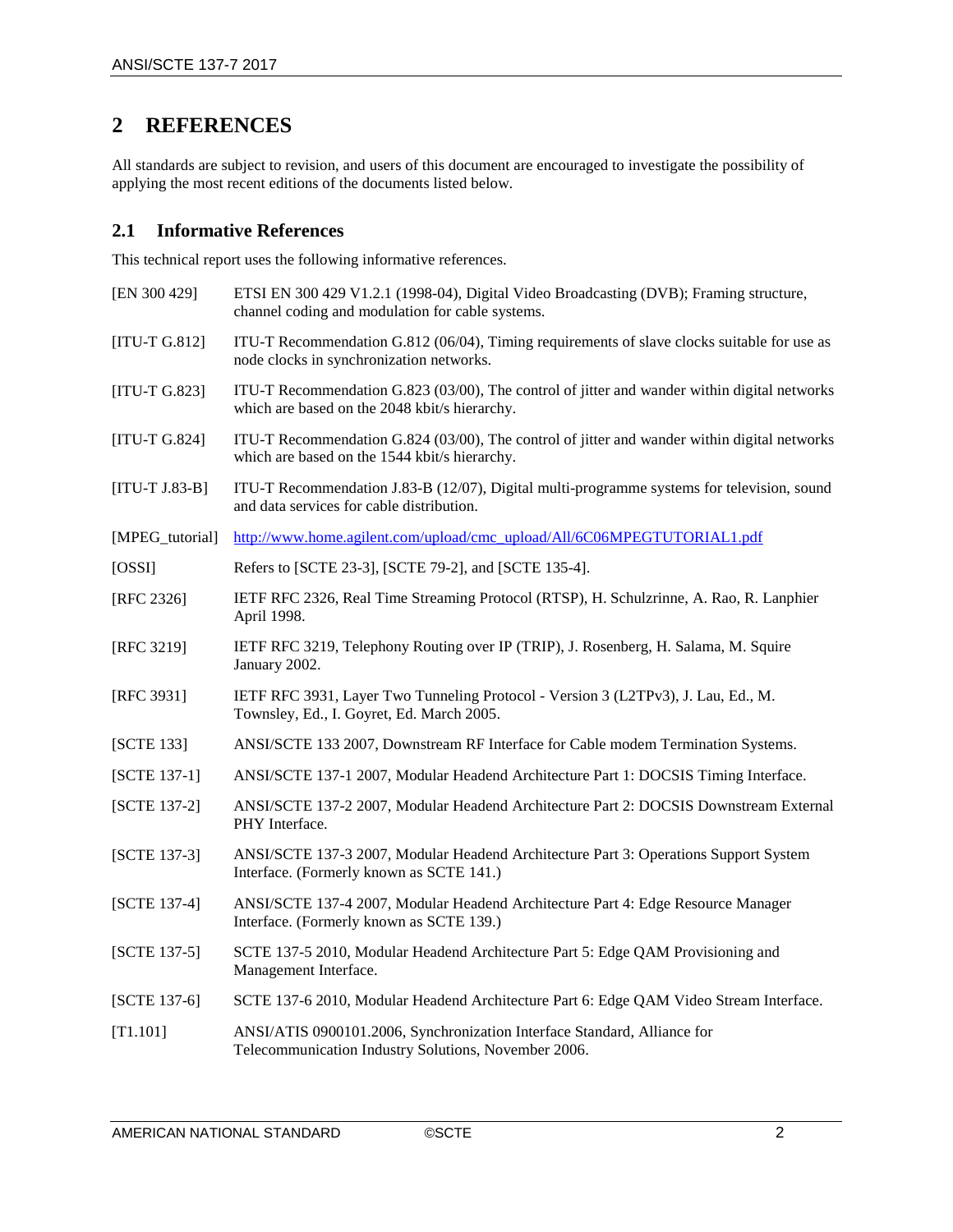### <span id="page-6-0"></span>**2.2 Reference Acquisition**

- Alliance for Telecommunications Industry Solutions, ATIS, 1200 G Street NW, Suite 500 | Washington, DC, 20005, Phone +1-202.628.6380, Fax +1-202.393.5453,<http://www.atis.org/>
- European Telecommunications Standards Institute, ETSI, 650, route des Lucioles, 06921 Sophia-Antipolis Cedex, France, Phone +33 (0)4 92 94 42 00, Fax +33 (0)4 93 65 47 16,<http://www.etsi.com/>
- International Telecommunication Union Telecommunication Standardization Sector (ITU-T), <http://www.itu.int/itu-t/>
- Internet Engineering Task Force (IETF) Secretariat, 46000 Center Oak Plaza, Sterling, VA 20166, Phone +1-571-434-3500, Fax +1-571-434-3535, [http://www.ietf.org](http://www.ietf.org/)
- Society of Cable Telecommunications Engineers (SCTE), 140 Philips Rd., Exton, PA 19341-1318, Phone: +1-610-363-6888, Fax: 610-363-5898[, http://www.scte.org](http://www.scte.org/)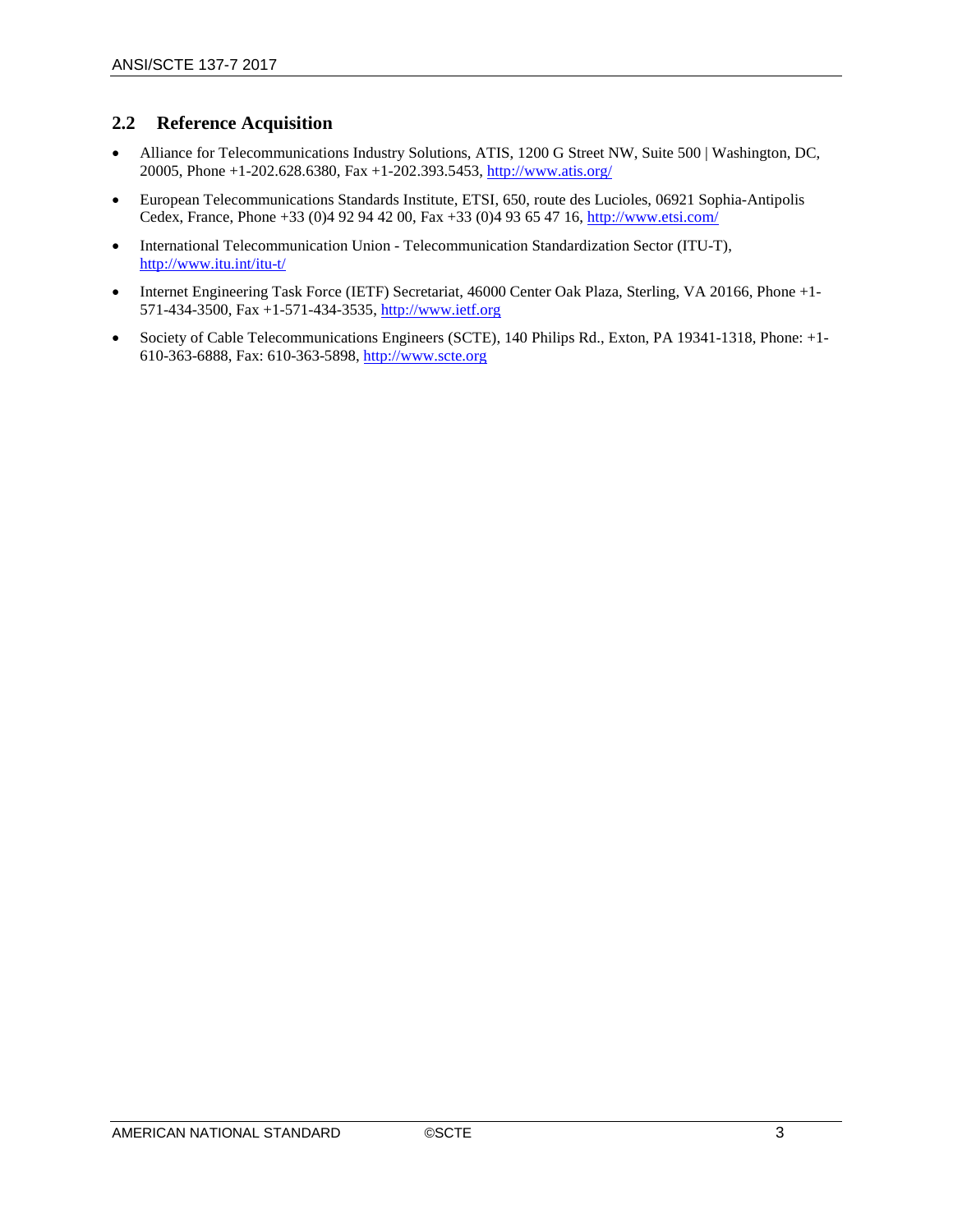## <span id="page-7-0"></span>**3 TERMS AND DEFINITIONS**

This document uses the following terms:

| <b>Edge QAM</b>                                 | A head-end or hub device that receives packets of digital video or data from the<br>operator network. It re-packetizes the video or data into an MPEG transport stream<br>and digitally modulates the transport stream onto a downstream RF carrier using<br>QAM.                 |
|-------------------------------------------------|-----------------------------------------------------------------------------------------------------------------------------------------------------------------------------------------------------------------------------------------------------------------------------------|
| <b>Edge Resource Manager</b>                    | A network element that manages the input and output resources of an EQAM via<br>the protocols defined in this specification.                                                                                                                                                      |
| <b>Cable Modem</b><br><b>Termination System</b> | A headend component that provides the operator network side termination for the<br>DOCSIS link. A CMTS communicates with a number of Cable Modems to provide<br>data services.                                                                                                    |
| <b>Cable Modem</b>                              | A customer premises component that provides the customer network side<br>termination for the DOCSIS link. A CM communicates with a Cable Modem<br>Termination System to provide data services.                                                                                    |
| <b>Switched Digital Video</b>                   | A bandwidth efficient digital video service that utilizes two-way signalling between<br>a Session Manager in the headend and the set-top box in the customer premises in<br>order to deliver only the programs that are currently being actively received/viewed<br>by customers. |
| <b>Video On Demand</b>                          | A digital video service that utilizes two-way signalling between a Session Manager<br>in the headend and the set-top box in the customer premises in order to stream a<br>particular video asset to that customer.                                                                |
| <b>Session Manager</b>                          | A headend component of the digital video infrastructure that communicates with<br>set-top boxes in order to establish and to teardown Video On Demand and Switched<br>Digital Video sessions.                                                                                     |
| <b>Narrowcast</b>                               | A service that provides a unique data stream intended to reach a small number of<br>customers. Switched Digital Video, Video on Demand, and DOCSIS are all<br>considered to be narrowcast services.                                                                               |
| <b>Service Group</b>                            | An HFC service group (also known as a service group) is a portion of an HFC<br>access network used to deliver a set of services to a population of cable modems or<br>set-top boxes that share a common spectrum of RF channels.                                                  |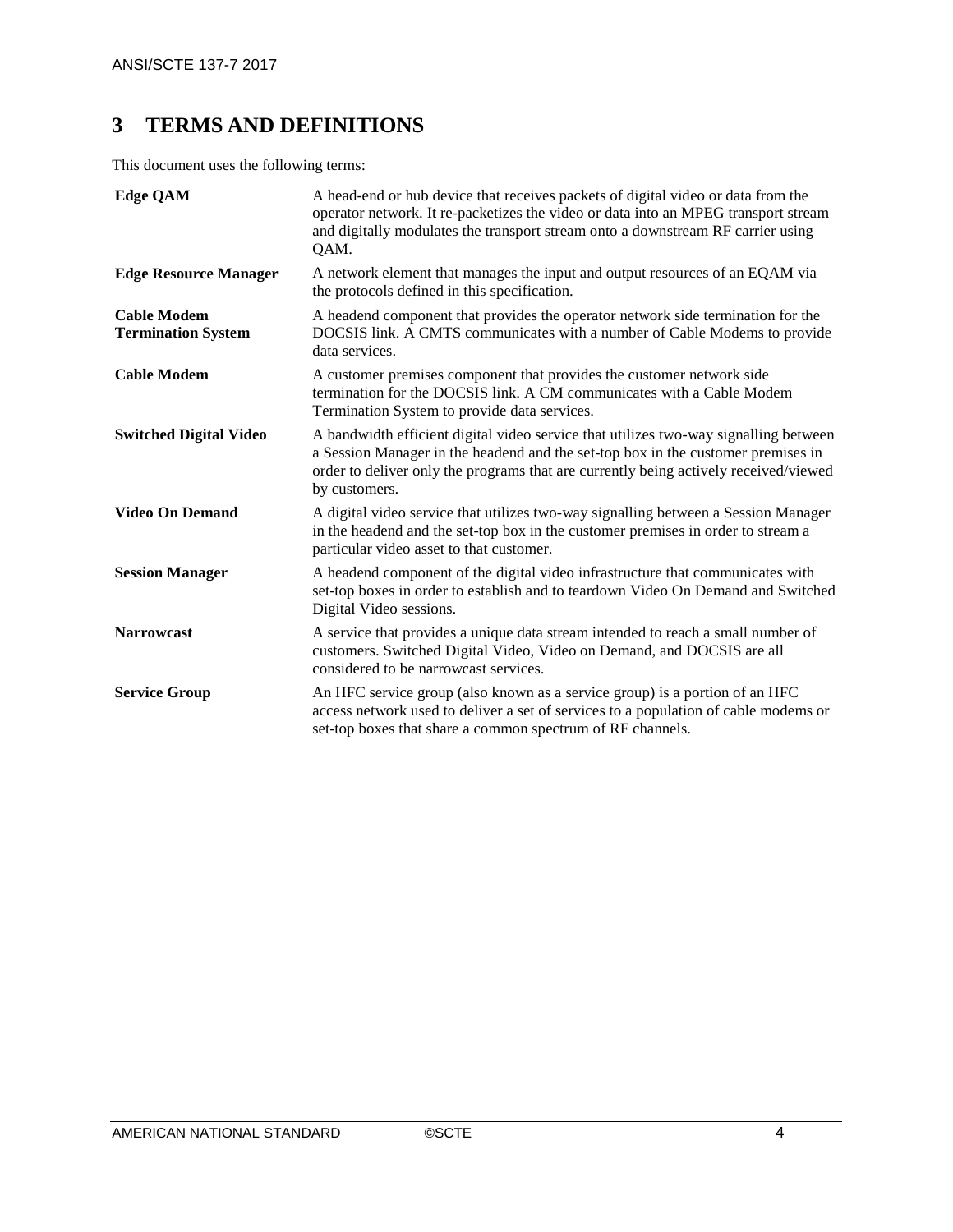## <span id="page-8-0"></span>**4 ABBREVIATIONS AND ACRONYMS**

This document uses the following abbreviations:

| <b>ATM</b>     | <b>Asynchronous Transfer Mode</b>          |
|----------------|--------------------------------------------|
| AV             | Audio/Video                                |
| <b>CIN</b>     | <b>Converged Interconnect Network</b>      |
| CМ             | Cable Modem                                |
| <b>CMCI</b>    | Cable Modem Customer Interface             |
| <b>CMTS</b>    | Cable Modem Termination System             |
| <b>CPE</b>     | <b>Customer Premises Equipment</b>         |
| DEPI           | Downstream External PHY Interface          |
| <b>DHCP</b>    | <b>Dynamic Host Configuration Protocol</b> |
| <b>DOCSIS®</b> | Data-Over-Cable Service Interface System   |
| DRFI           | Downstream Radio Frequency Interface       |
| DTI            | <b>DOCSIS</b> Timing Interface             |
| <b>EQAM</b>    | Edge Quadrature Amplitude Modulator        |
| <b>ERM</b>     | <b>Edge Resource Manager</b>               |
| <b>ERMI</b>    | Edge Resource Manager Interface            |
| <b>HDLC</b>    | High-level Data Link Control               |
| <b>HFC</b>     | Hybrid Fiber Coax                          |
| <b>IGMP</b>    | <b>Internet Group Management Protocol</b>  |
| IP             | <b>Internet Protocol</b>                   |
| L2TPv3         | Layer-2 Transport Protocol Version 3       |
| <b>MPTS</b>    | Multiple Program Transport Stream          |
| <b>M-CMTS</b>  | Modular Cable Modem Termination System     |
| MAC            | Media Access Control                       |
| <b>MPEG</b>    | <b>Motion Pictures Experts Group</b>       |
| <b>NMS</b>     | <b>Network Management System</b>           |
| <b>NSI</b>     | Network System Interface                   |
| OSS            | <b>Operations Support System</b>           |
| <b>OSSI</b>    | <b>Operations Support System Interface</b> |
| <b>PCR</b>     | Program Clock Reference                    |
| PHY            | Physical Layer                             |
| <b>PPP</b>     | Peer-to-Peer Protocol                      |
| <b>PSP</b>     | <b>Packet Streaming Protocol</b>           |
| <b>QAM</b>     | Quadrature Amplitude Modulation            |
| RF             | Radio Frequency                            |
| <b>RFC</b>     | <b>Request For Comments</b>                |
| <b>RTSP</b>    | Real Time Streaming Protocol               |
| <b>S-CDMA</b>  | Synchronous Code Division Multiple Access  |
| S/W            | Software                                   |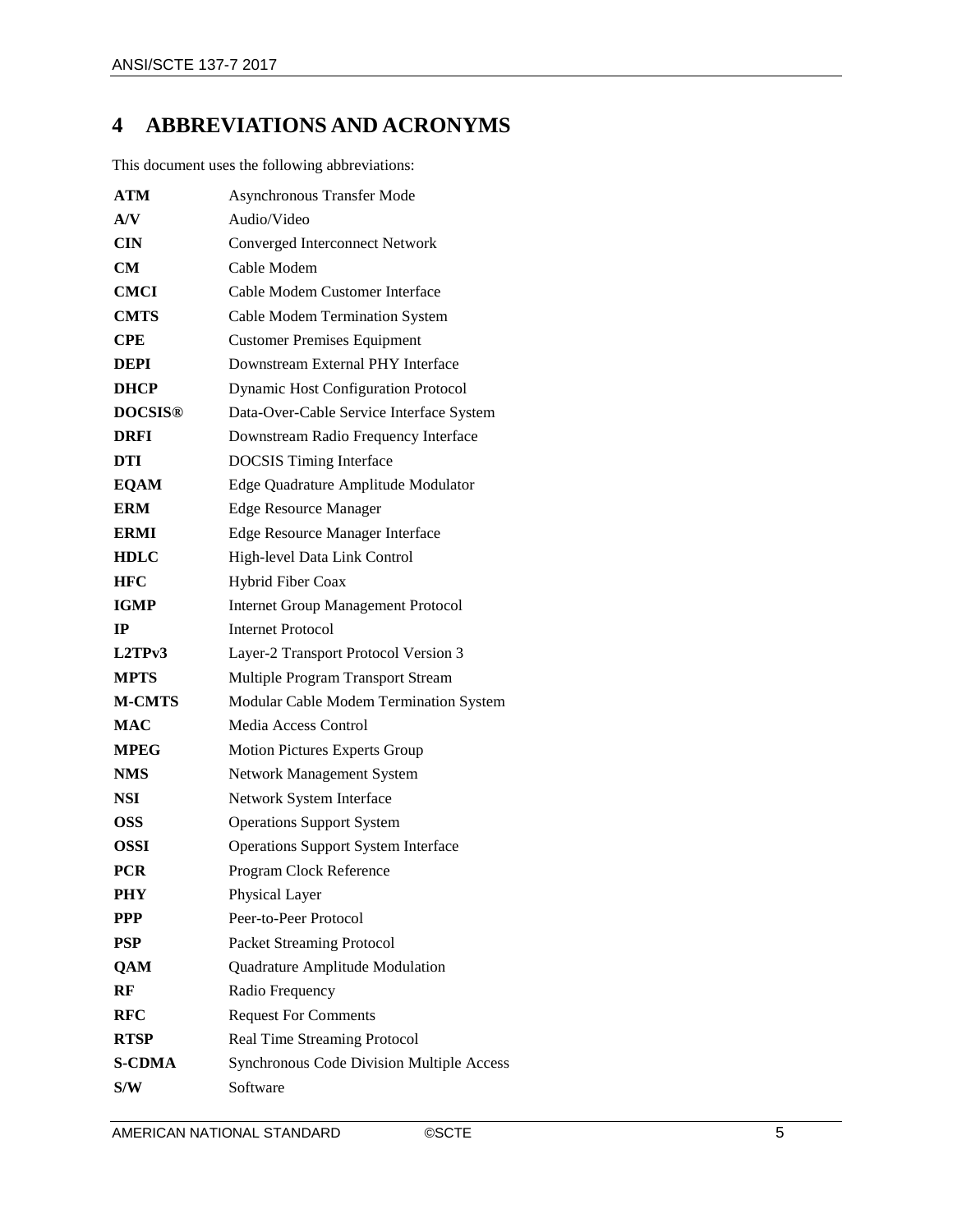| <b>SDV</b>  | Switched Digital Video                 |
|-------------|----------------------------------------|
| SM.         | <b>Session Manager</b>                 |
| <b>SNMP</b> | Simple Network Management Protocol     |
| <b>SPTS</b> | <b>Single Program Transport Stream</b> |
| <b>STB</b>  | Set-top box                            |
| <b>TFTP</b> | Trivial File Transfer Protocol         |
| <b>TSID</b> | <b>Transport Stream Identifier</b>     |
| <b>UDP</b>  | User Datagram Protocol                 |
| <b>VOD</b>  | Video On Demand                        |
| XML         | Extensible Markup Language             |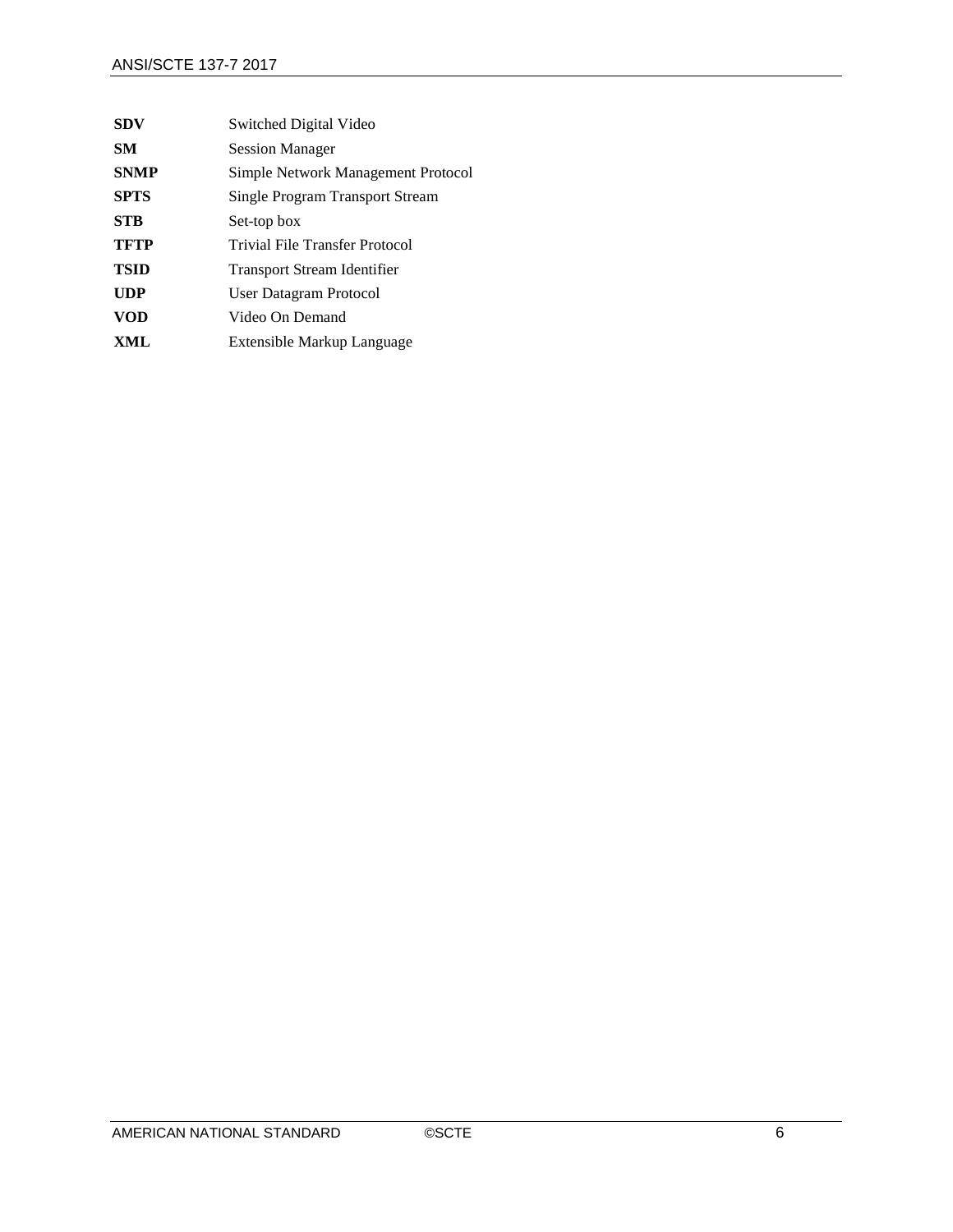## <span id="page-10-0"></span>**5 REFERENCE ARCHITECTURE**

Two reference architectures are provided in this section, one showing the digital video delivery infrastructure including video EQAMs, and the other showing the high-speed data infrastructure that includes M-CMTS EQAMs. While not explicitly shown, it is expected that the majority of MSO systems will provide both services, and even that some EQAMs will be involved in providing both services. EQAMs that are capable of delivering both digital video and DOCSIS data are referred to as Universal EQAMs.

## <span id="page-10-1"></span>**5.1 Video Headend Reference Architecture**

Cable headends acquire video from various sources to be provided to the subscriber via the HFC network. Continuously broadcast programs delivered as either analog or digital channels may feed the HFC network directly. Some linear broadcast programs may be provided as IP unicast MPEG transport streams requiring processing via an Edge QAM device in order to be continually broadcast out to the service group. Some channels may be provided as IP multicast MPEG transport streams to be only sent to service groups as needed. Finally, some video may be sourced within the headend in the form of IP unicast MPEG transport streams by video stream servers that support applications such as VOD and targeted advertising. In [Figure 5-1,](#page-10-2) the dotted lines represent the video data. The remainder of the diagram represents control elements or flows within the video system.



<span id="page-10-2"></span>*Figure 5-1 - Video Headend Reference Architecture*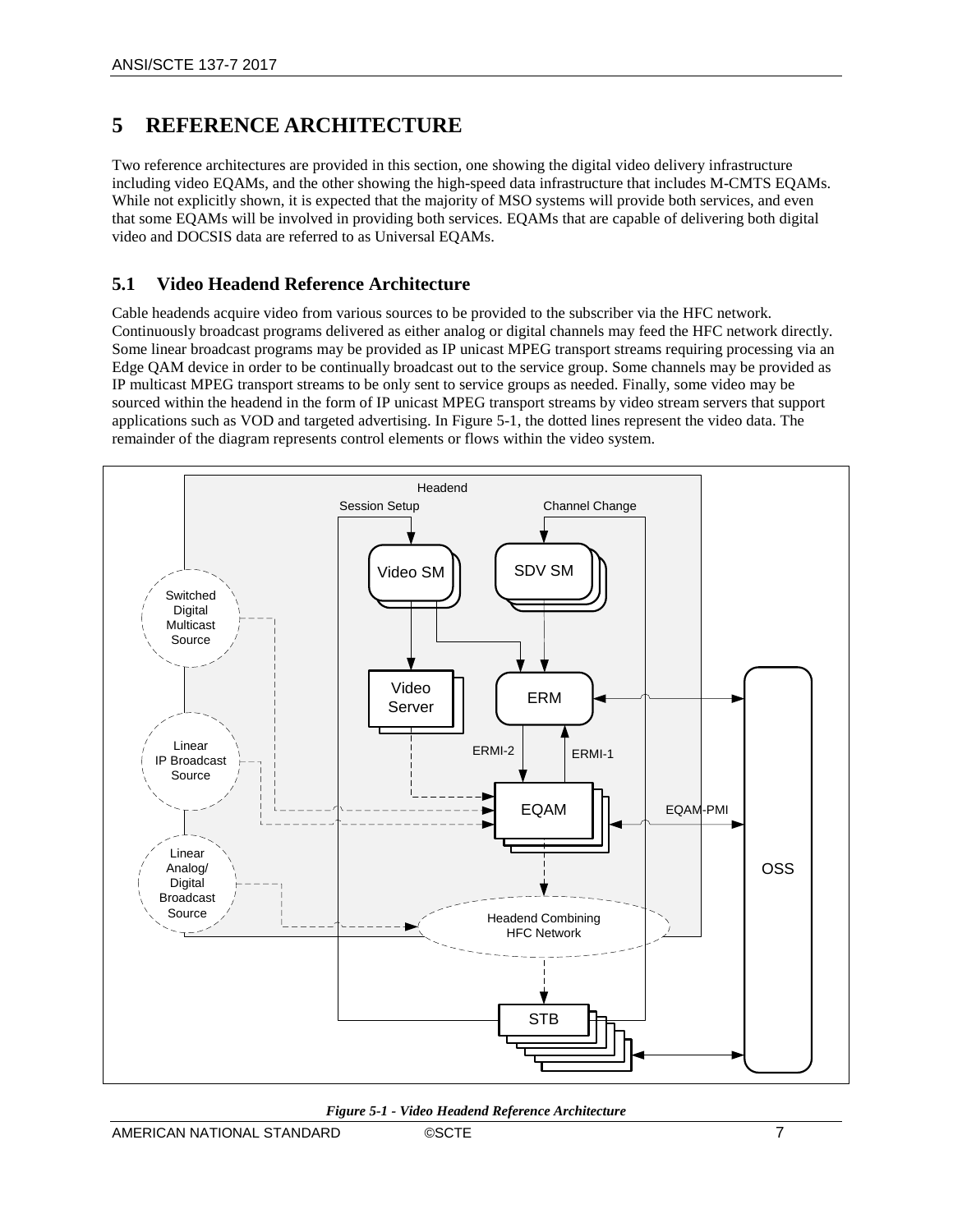In the video architecture, digital video that is not broadcast continuously to service groups is controlled by the interaction of a service-specific client application on the STB, signaling to service-specific session managers to request receipt of a video stream. When the STB client requests a stream of the session manager, the session manager must acquire the necessary resources that allow the stream to be transported from source to destination. In order to acquire the necessary RF/QAM bandwidth and the Edge QAM device resources to transport the stream to the service group, the session manager requests an ERM component function to allocate the bandwidth to the session manager. The ERM component function may need to dynamically provision the Edge QAM device to prepare it to receive the stream and direct it to the appropriate RF output using the allocated MPEG Program Number. The components and interfaces in the video headend are described below.

The **Session Manager** functional component is used to establish a session with an STB client on which the client application can request video streams be directed to the STB and control the behavior of the stream. The session manager is responsible for collaborating with other components in the headend to acquire the necessary resources to insure the video stream can be delivered to the service group.

The **ERM** functional component is used to manage the use of transport bandwidth into the Edge QAM device and HFC bandwidth out the Edge QAM device. The Session manager uses the ERM to find an Edge QAM device with an RF output having sufficient bandwidth and connectivity to the STB service group (serving area). The ERM may have to provision some resources on the Edge QAM device to prepare it to receive the input stream and forward it out the appropriate RF port.

The **Edge QAM device**, or EQAM for short, has one or more ingress interfaces (typically gigabit Ethernet) and multiple RF QAM outputs. The EQAM accepts input MPEG SPTSs or MPTSs transported via UDP/IP (multicast or unicast) and multiplexes these input programs into an output MPTS that is then modulated and transmitted out one of the EQAM QAM RF outputs. An EQAM that is capable of performing these functions is known as a Video EQAM.

The **STB** receives the QAM channel by tuning to the proper frequency, and can decode a single MPEG program from the MPTS. The STB is also responsible for providing the decoded A/V stream to the subscriber output device (i.e., monitor or TV) for presentation.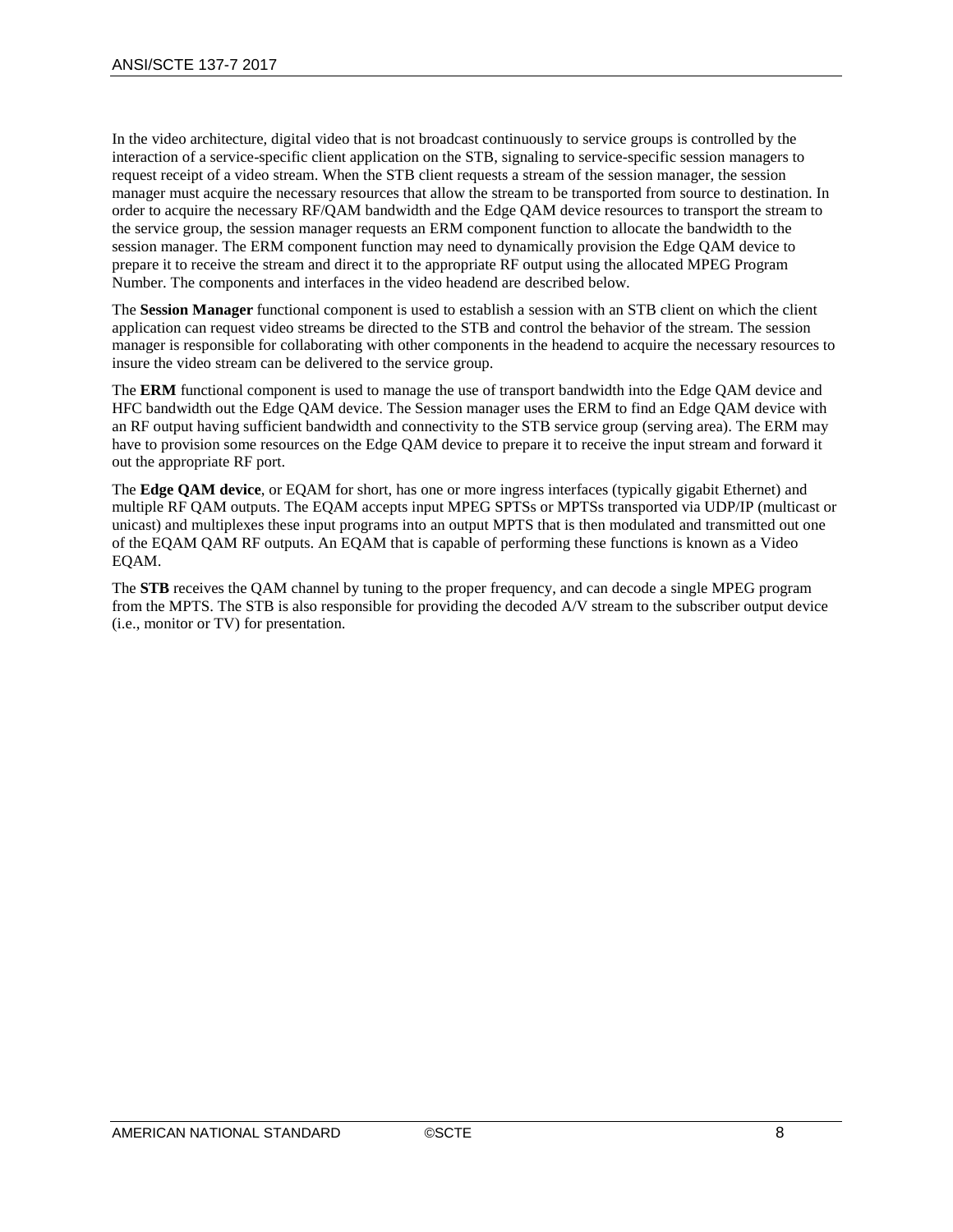#### <span id="page-12-0"></span>**5.1.1 Video EQAM Interfaces**



*Figure 5-2 - Edge QAM Reference Architecture*

<span id="page-12-1"></span>The Video Headend Architecture contains the following components that interface with the EQAM:

- ERM (Edge Resource Manager): implemented as a component that may be standalone or coupled with other components such as session managers each EQAM is managed by a single ERM,
- NMS (Network Management System): configuration and network management for EQAM.

The Video Edge QAM Architecture contains the following Interfaces:

- ERMI: Edge Resource Manager Interface
	- ERMI-1: Registration interface between an ERM and an EQAM
	- ERMI-2: Control interface between and Edge QAM and an ERM
- EQAM-PMI: Edge QAM Provisioning Management Interface
- EQAM-VSI: Edge QAM Video Stream Interface
- DRFI: Downstream Radio Frequency Interface

The **ERMI-1** interface is used to register and unregister EQAM resources (i.e., QAM channels) with an ERM.

The **ERMI-2** interface is used by an ERM to request QAM channel resources from an EQAM, and by an EQAM to acknowledge resources to an ERM.

The **EQAM-PMI** interface can be used by an NMS or OSS system to configure and monitor an EQAM.

The **EQAM-VSI** interface specifies the MPEG data input to the EQAM that is delivered via Ethernet/IP/UDP, the MPEG transport stream output, and certain internal MPEG processing requirements.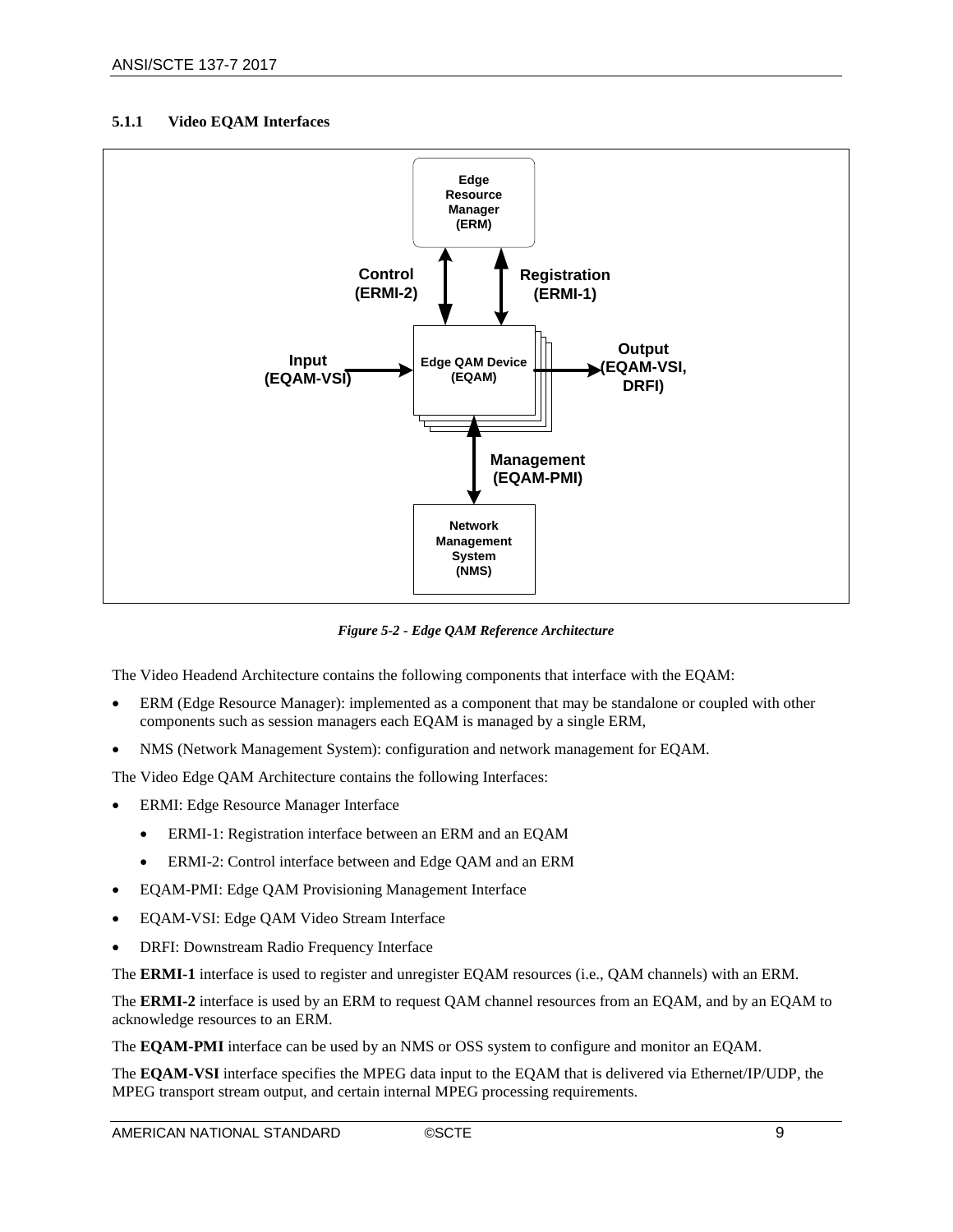The **DRFI** interface specifies the MPEG data output from the EQAM that is delivered over an RF QAM channel.

### <span id="page-13-0"></span>**5.2 M-CMTS Reference Architecture**

The reference architecture for a Modular CMTS system that includes Video Sources and set-top boxes is shown in [Figure 5-3.](#page-13-1) This architecture contains several pieces of equipment, along with interfaces between those pieces of equipment. This section briefly introduces each device and interface.



*Figure 5-3 - M-CMTS Reference Architecture*

<span id="page-13-1"></span>The **Edge QAM device**, or EQAM for short, has its origins in the VOD environment. It is a chassis that typically has one or more gigabit Ethernet inputs coming in and multiple QAM modulators and RF upconverters on the output. This EQAM has been designed for use in a Modular CMTS environment. Each individual output of these devices is often referred to as a QAM Channel rather than the full "QAM Modulator and RF Upconverter." One or more QAM channels may be included in the RF output of one physical port.

The **M-CMTS Core** contains everything a traditional CMTS does, except for functions performed in the EQAM. The M-CMTS Core contains the MAC-Layer functionality and all the initialization and operational DOCSIS-related software. The MAC-Layer functionality includes all signaling functions, downstream bandwidth scheduling, and DOCSIS framing.

This diagram shows the Upstream Receivers for DOCSIS upstream channels located internally to the M-CMTS Core. However, there is nothing preventing an implementation of a Modular CMTS from using external upstream receivers.

The **DOCSIS Timing Interface (DTI) Server** provides a common frequency of 10.24 MHz and a DOCSIS timestamp to other M-CMTS elements.

**DEPI**, the Downstream External PHY Interface, is the interface between the M-CMTS Core and the EQAM. More specifically, it is an IP Tunnel between the downstream MAC in the M-CMTS Core and the downstream PHY in the EQAM. It contains both a data path for DOCSIS frames and a control path for setting up, maintaining, and tearing down sessions.

**DRFI**, or Downstream Radio Frequency Interface, is intended to capture all the current and future RF requirements for the downstream direction for both integrated DOCSIS CMTS systems, Modular DOCSIS CMTS systems, and VOD EQAM systems.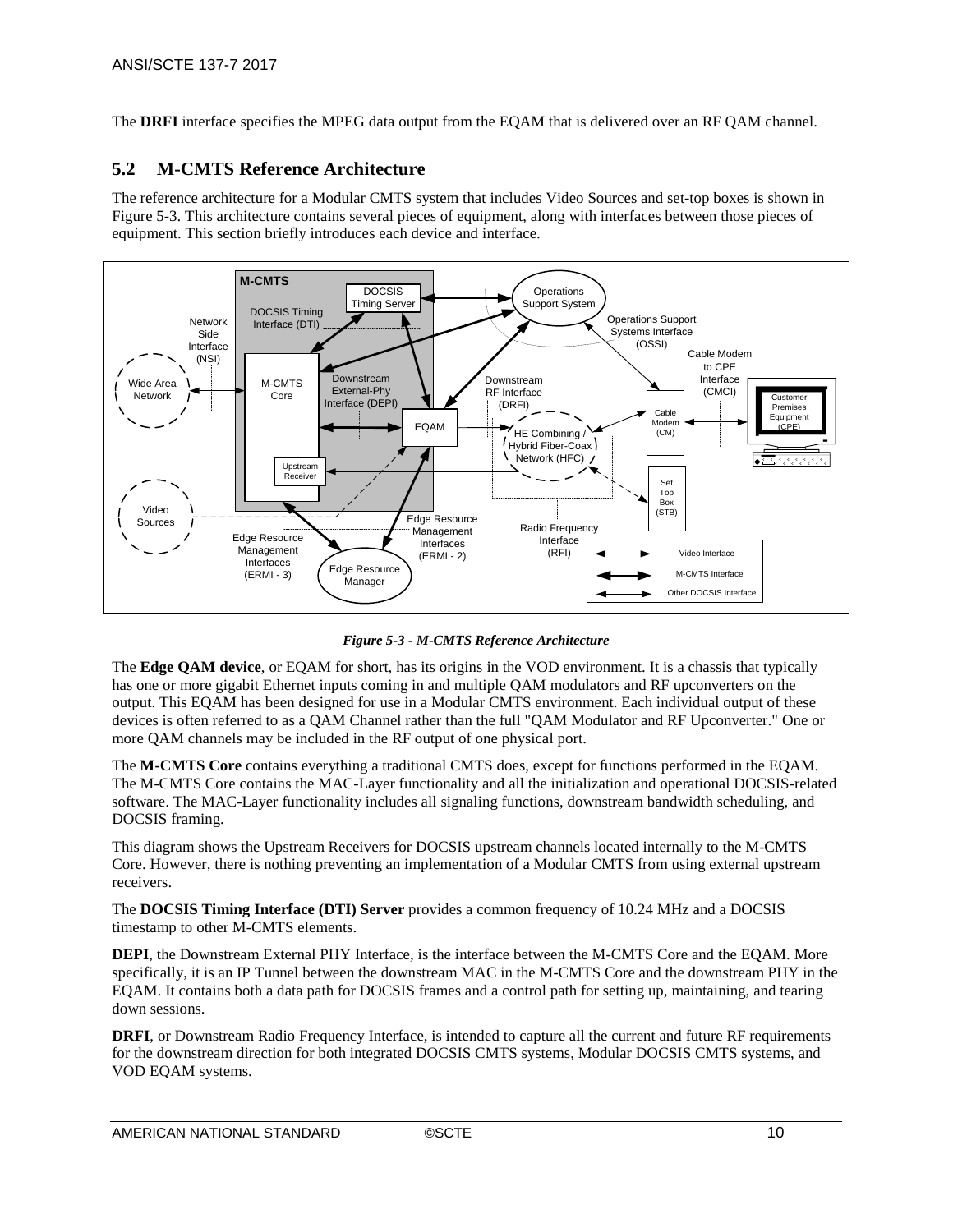**DTI**, or DOCSIS Timing Interface, is a point-to-point interface from the DTI Server to other M-CMTS elements. The DTI Specification [\[SCTE](#page-5-2) 137-1] defines DTI Server and DTI Client behaviors and protocols. The DTI Server is the Timing Signal Generator while each M-CMTS Core and EQAM has a DTI Client. The DTI Server distributes a 10.24 MHz frequency and a DOCSIS timestamp over unshielded twisted pair (UTP). The DTI protocol automatically compensates for cable length and ensures that all M-CMTS elements have the same sense of time and frequency.

**ERMI**, or Edge Resource Manager Interface [\[SCTE](#page-5-3) 137-4], involves three interfaces: a registration interface (ERMI-1) between an EQAM and ERM (Edge Resource Manager), a control interface (ERMI-2) between an EQAM and an ERM, and a control interface (ERMI-3) between an M-CMTS Core and an ERM. The first interface is used to register and unregister EQAM resources (i.e., QAM channels) with an ERM. The second interface is used by an ERM to request QAM channel resources from an EQAM and by an EQAM to deliver resources to an ERM. The third interface is used by the M-CMTS Core to request specific QAM channel resources from the ERM and by the ERM to respond to such requests with the location of QAM channel resources.

**MOSSI**, or Modular CMTS Operations Support System Interface [\[SCTE](#page-5-4) 137-3], provides the management interface to each system component. This interface is an extension of the OSSI defined in the DOCSIS specifications for monitoring a management of CMTS functions. This interface could be used in place of an ERM and the ERMI to statically configure and associate QAM channel resources with M-CMTS Cores. This interface allows for the modification of a QAM channel's physical layer parameter by either the M-CMTS Core or the EQAM and provides a mechanism by which the operator can "lock" certain parameters at the EQAM so that they can only be modified there. This document defines the mechanism to communicate these parameter settings to the other side.

**NSI**, or the Network Side Interface is the physical interface the CMTS uses to connect to the backbone network. Today this is typically 100 Mbps or 1 Gbps Ethernet.

**CMCI**, or Cable Modem to Customer Premise Equipment Interface, is typically Ethernet or USB.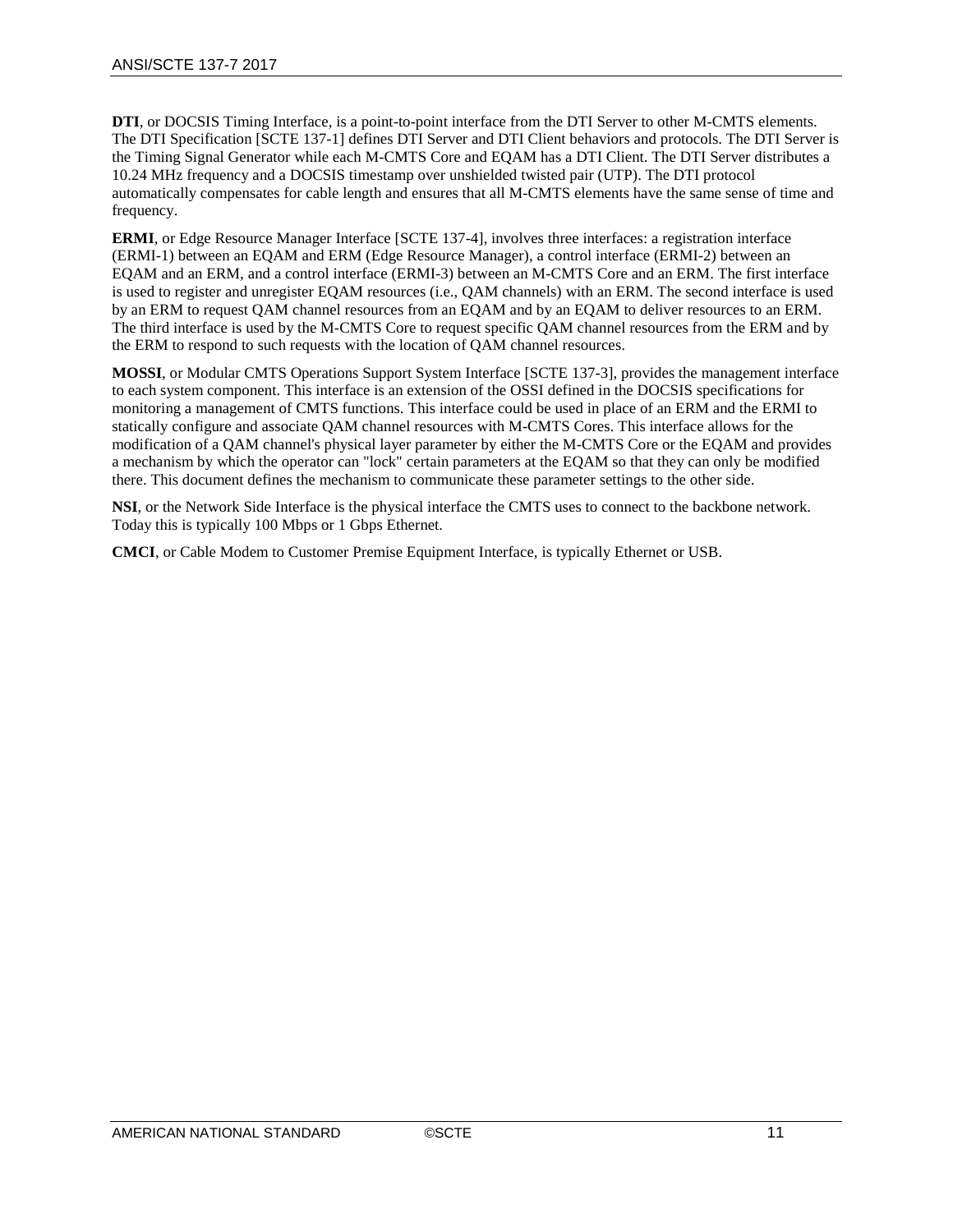## <span id="page-15-0"></span>**6 ARCHITECTURAL ENTITIES**

### <span id="page-15-1"></span>**6.1 Edge Resource Manager**

The ERM is responsible for managing and monitoring resources required at the edge for narrowcast sessions. The Resource Manager may exist in any one of the following incarnations:

- Standalone Edge Resource Manager (ERM),
- Resource Manager Process on the Global Session Resource Manager (GSRM),
- Resource Manager Process on the Switched Digital Video Manager.

Upon each session request from various application level session managers, the ERM will select one of the QAM channels that have been registered with it to host the session. The QAM channel resources can be shared among all types of narrowcast services, such as VOD, SDV, and DOCSIS, with varying levels of bitrate and resource requirements. The algorithm for resource allocation is beyond the scope of this document, but it is recommended that the algorithm takes into consideration the following:

- Load balancing between the different QAM channels servicing a service group,
- QAM channels may be shared between multiple service groups,
- Input stream bitrates may vary to cause fragmentation (i.e., inefficient algorithm will leave no room for a high rate stream at high system usage),
- Various types of services or sessions within the same type of service may have a different level of policy, such as priority in case of high system usage.

The ERM maintains a mapping of input streams to QAM and program output.

The ERM maintains a session state; this information is used in various scenarios such as session manager recovery.

The ERM is able to monitor the EQAMs state, such as the keeping alive messages and allocating resources accordingly.

The ERM is also provided with a group of EQAM and/or service groups that it controls. When the registration messages reach the ERM from EQAM, the ERM only manages resources that it is provisioned to control.

## <span id="page-15-2"></span>**6.2 EQAM**

This component serves as a gateway between the IP network and the HFC network.

An EQAM is an edge device that receives packets of digital video or data from the IP network. It re-packetizes the video or data and delivers to the HFC network as an MPEG Transport Stream using RF QAM channel outputs.

The EQAM provides the following functionalities:

- Receiving multiple MPEG-2 SPTS streams over UDP/IP/GigE,
- Re-multiplexing MPEG-2 SPTS streams to MPEG-2 MPTS streams,
- Re-stamping PCR timestamps for de-jitter processing,
- QAM modulation and RF up-conversion.

The EQAM supports the following input types:

- Unicast video (VOD),
- Multicast video (Switched Digital Video),
- Modular CMTS (DOCSIS).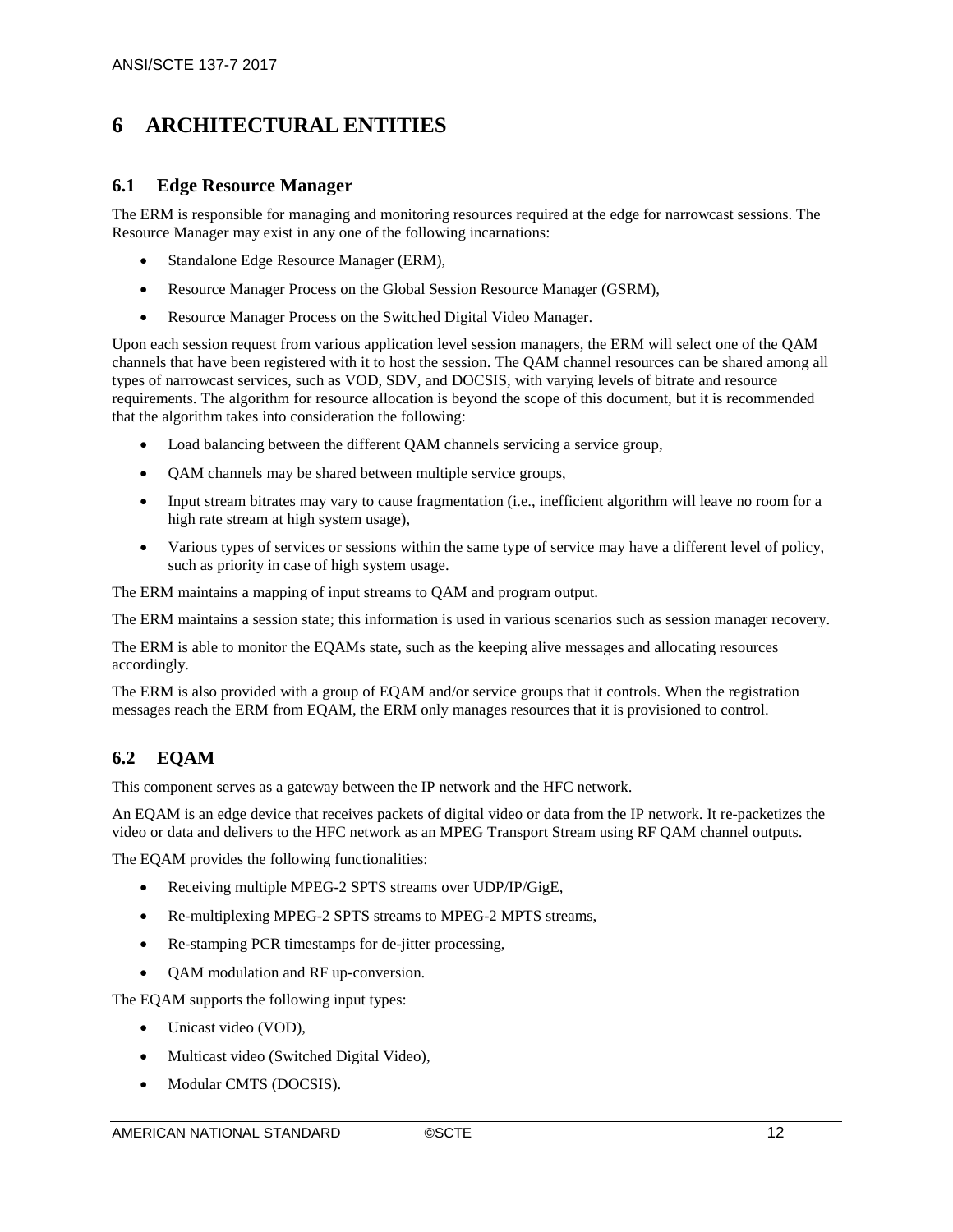## <span id="page-16-0"></span>**6.3 M-CMTS Core**

The M-CMTS Core contains everything a traditional CMTS does, except for functions performed in the EQAM. The M-CMTS Core contains the MAC-layer processing functions and all the initialization and operational DOCSISrelated software. The M-CMTS Core is typically an IP router.

## <span id="page-16-1"></span>**6.4 DOCSIS Timing Server**

The DOCSIS Timing Interface (DTI) Server provides a common frequency of 10.24 MHz and a DOCSIS timestamp to other M-CMTS elements.

The DTI Server establishes the reference for the timing distribution network and synchronizes all connected DTI Clients via point-to-point connections between the server and each client. A single protocol initiated by the DTI server permits the client to perform frequency and time synchronization. As shown, upstream receive, EdgeQAMs, and the M-CMTS CORE may have different uses for the synchronized frequency and time, but utilize a common client function.

## <span id="page-16-2"></span>**6.5 NMS/OSS**

The NMS will enable the operator to provide the configurations to the components and monitor the components using SNMP and other protocols.

The NMS is responsible for:

- Configuration of non-volatile parameters of the EQAMs, such as RF settings (frequency, output level).
- DHCP/TFTP servers: the NMS should incorporate DHCP and TFTP servers. The servers will facilitate:
	- IP addresses allocation,
	- S/W versions management and download to the devices,
	- Download of configuration to the EQAMs.
- Status monitoring, for monitoring the system health and prompt for any sub-system malfunctioning,
- Performance monitoring and statistics/reporting.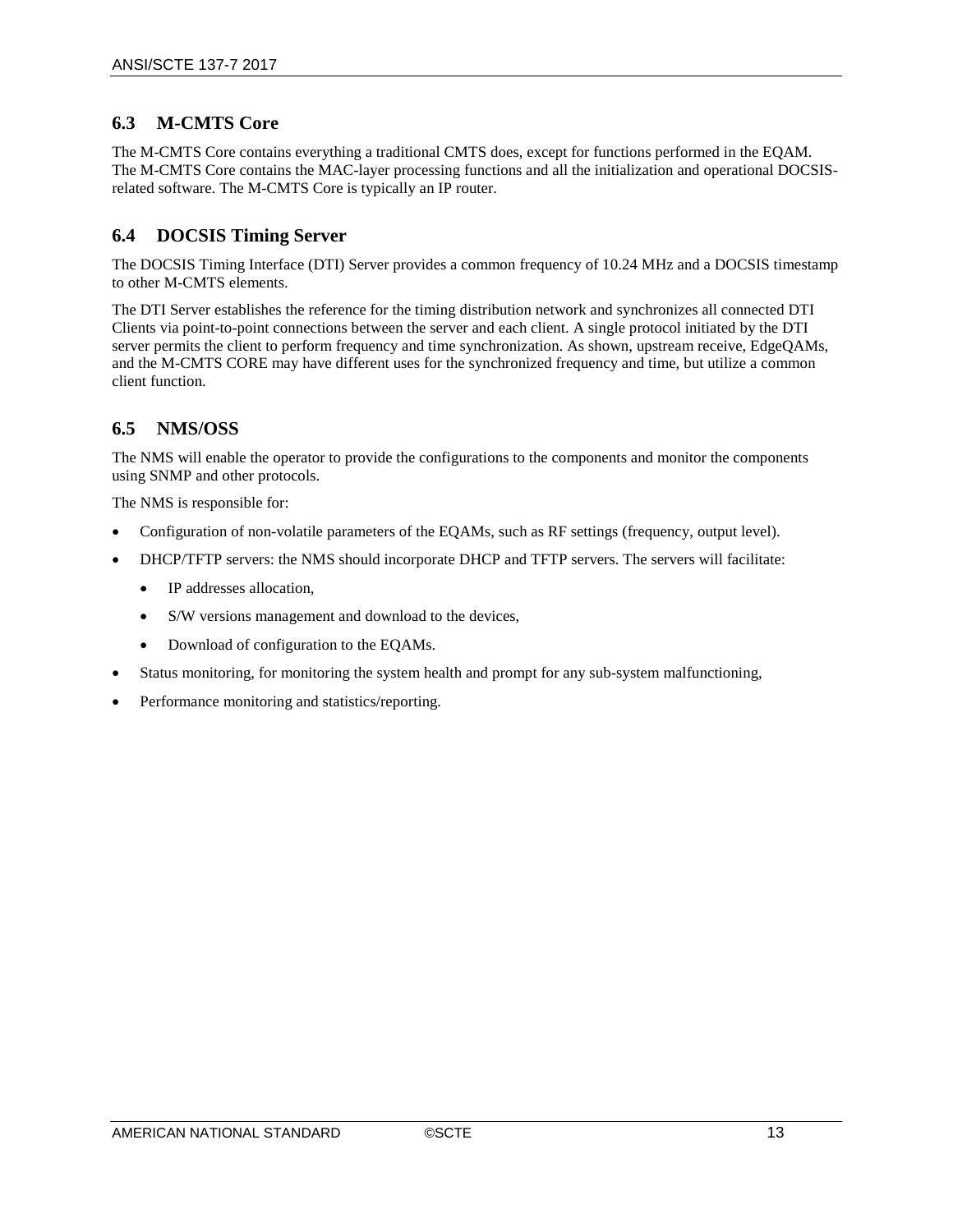## <span id="page-17-0"></span>**7 BASIC EQAM OPERATION**

## <span id="page-17-1"></span>**7.1 Profiles**

An EQAM can be any of three designated profiles:

- Video EQAM Profile: An EQAM of this profile supports EQAM requirements applicable to delivering digital video and does not support DOCSIS M-CMTS EQAM requirements.
- M-CMTS EQAM Profile: An EQAM of this profile supports requirements applicable to a DOCSIS M-CMTS EQAM.
- Universal EQAM Profile: An EQAM of this profile supports requirements applicable to delivering digital video and supporting DOCSIS M-CMTS EQAM requirements. Output QAM channels can be flexibly allocated to digital video delivery or DOCSIS high speed data service. It is not required that the Universal EQAM be able to multiplex both digital video and DOCSIS data on the same QAM channel.

## <span id="page-17-2"></span>**7.2 Interfaces**

This section gives an overview of the various EQAM interfaces. Refer t[o Figure 5-1](#page-10-2) and [Figure 5-3.](#page-13-1)

### <span id="page-17-3"></span>**7.2.1 ERMI**

### <span id="page-17-4"></span>*7.2.1.1 Edge QAM Registration (ERMI-1)*

This interface allows the EQAM to register its configuration with ERMs that manage its resources. There may be multiple destinations for ERMI-1. Each destination may be a different type, such as backup ERM or topology database. The protocol used is the same.

This interface also provides EQAM status to the ERMs. The EQAM sends heartbeats to the ERM. An ERM must not allocate EQAM resources for new session requests that are located in an EQAM that has not reported its heartbeat.

EQAM registration message includes QAM Name to QAM assignment, GigE IP input addresses, QAM bandwidth, and QAM/RF parameters. It should also include a UDP port mapping to QAM and program for statically provisioned ports. The interfaces assigned for control signaling for the EQAM must also be included. Lastly, the registration message must show to which QAM group the QAMs are associated.

To perform a graceful shutdown, the EQAM will use this interface to notify the ERM on status change to maintenance. The ERM will not allocate new sessions via the QAMs that are in maintenance mode until the EQAM reports a status change to active.

Exception conditions such as bandwidth overflow, excessive jitter, or input signal loss may be reported to the ERM by the EQAM through the ERMI-1 interface.

In summary, the ERMI-1 interface provides the following key functionalities:

- EQAM advertises resource capability and report resource failure to the ERM:
	- TSID
	- Input ports
	- Available bandwidth
	- IP/Port addressing for ERM signaling
- EQAM provides heartbeat and reports resource failure.
- Protocols: extension to [\[RFC 3219\]](#page-5-5) (TRIP).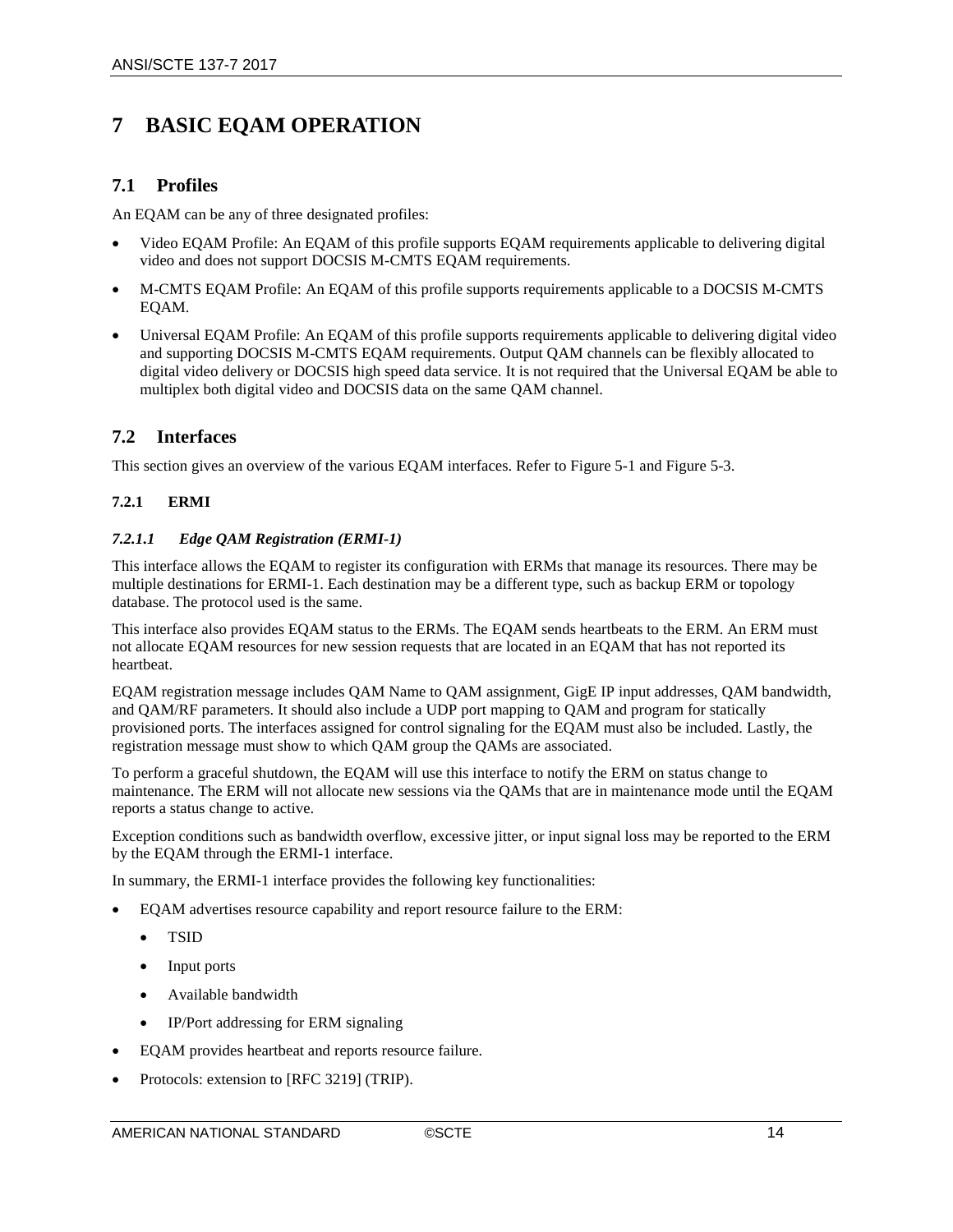#### <span id="page-18-0"></span>*7.2.1.2 Edge QAM Control (ERMI-2)*

This interface allows the ERM to allocate resources, such as QAM and bandwidth from EQAM, for each session.

During the EQAM control process, the ERM assigns the EQAM resources to each requested session based on the configuration and status information retrieved via the ERMI-1 interface and the ERM resource allocation algorithm. The control attributes also include output frequency and MPEG program numbers. The EQAM then ensures that any data that arrives at the port is mapped to the proper QAM and program number.

Switched Digital Video applications require the ERM to inform the EQAM to receive a multicast stream and internally route it to several QAMs.

In summary, the ERMI-2 interface provides the following key functionalities:

- Dynamic resource signaling from ERM to EQAM
	- Bandwidth
	- Selection of input port
	- Selection of OAM, frequency, and MPEG program number
	- Input multicast or unicast address
- Support multicast and unicast
- Protocols: extension to [\[RFC 2326\]](#page-5-6) (RTSP)
- Appropriate Conditional Access and Copy Control interfaces for encrypting and protecting a stream if EQAM has embedded encryption capability.

#### <span id="page-18-1"></span>**7.2.2 EQAM-VSI**

This interface specifies the input and output MPEG streams through the EQAM. It also defines the stream processing and performance requirements.

The EQAM-VSI input interface receives MPEG-2 stream that is encapsulated in UDP frames carried over IP/GigE. The MPEG streams are delivered to the EQAM in MPEG-2 SPTS or MPTS format using IP unicast addressing or IP multicast sessions.

The EQAM-VSI output interface defines the MPEG-2 MPTS output from the Edge QAM. The MPEG transport stream coming out from each QAM has a TSID in its Program Association Table (PAT), which will assist in STB service group discovery and validation.

In summary, the EQAM-VSI input and output interfaces provide the following key functionalities:

- EQAM-VSI Input: SPTS or MPTS over UDP/IP over GigE, IGMPv3
- EQAM-VSI Output: MPTS over QAM
- Processing and performance requirements
- Protocols: existing industry standard (SCTE/DVS/MPEG-2)

#### <span id="page-18-2"></span>**7.2.3 EQAM-PMI**

This interface allows the configuration and monitoring of the EQAMs.

The NMS configures and monitors the EQAM using EQAM-PMI interface, which includes:

- Device detection
- Static configuration of the non-volatile memory of the EQAM
- Device IP/MAC (TFTP, DHCP)
- SNMP manager IP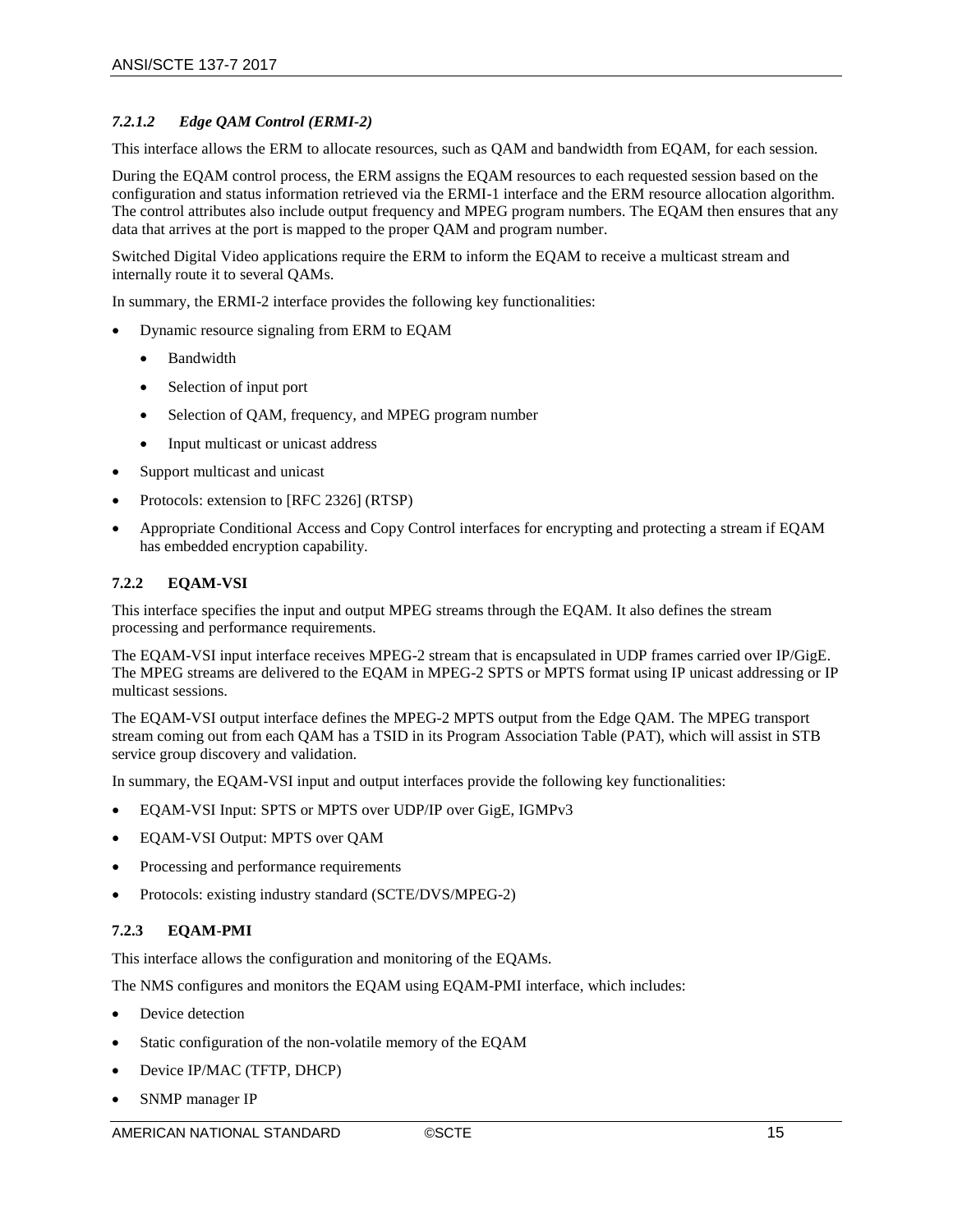- Data warehouse and event reporting databases
- Discovery target IP addresses (ERMs, topology database)
- IP addresses from which it can receive MPEG streams
- Physical RF port labeling, as marked on the devices
- QAM carrier within the RF interface (output port)
- RF frequency
- QAM modulation
- QAM Name
- Activity state (On/Off/Reserved)
- TSID
- Group assigned to each EQAM input
- Status monitoring, using standard SNMP interface
- Performance/usage monitoring
- Encryption and Copy Control Status
- Session and Stream Status/Query

In summary, the EQAM-PMI interface provides the following key functionalities:

- Configuration: frequency, TSID, QAM name, interleaving etc.
- Monitoring: SNMP trap etc.
- Protocols:
	- Configuration: XML over HTTP
	- Monitoring: SNMPv3

#### <span id="page-19-0"></span>**7.2.4 DRFI**

This document defines the downstream radio-frequency interface [\[SCTE](#page-5-7) 133] specifications for:

- 1. a video edgeQAM (EQAM),
- 2. an M-CMTS EQAM modular device,
- 3. an integrated Cable Modem Termination System (CMTS) with multiple downstream channels per RF port, or
- 4. an integrated CMTS beyond DOCSIS 2.0.

There are differences in the cable spectrum planning practices adopted for different networks in the world. Therefore, two options for physical layer technology are included, which have equal priority and are not required to be interoperable. One technology option is based on the downstream multi-program television distribution that is deployed in North America using 6 MHz channeling. The other technology option is based on the corresponding European multi-program television distribution.

A DRFI-compliant device may be a single-channel only device or it may be a multiple-channel device capable of generating one or multiple downstream RF carriers simultaneously on one RF output port. An EQAM may be a module of a modular cable modem termination system (M-CMTS) and be used for delivering a high-speed data service or it may serve as a component of a digital video or video-on-demand (VOD) system, delivering high quality digital video to subscribers. These specifications are crafted to enable an EQAM to be used without restriction in either or both service delivery scenarios simultaneously. "Simultaneous," in the early deployments, means that if an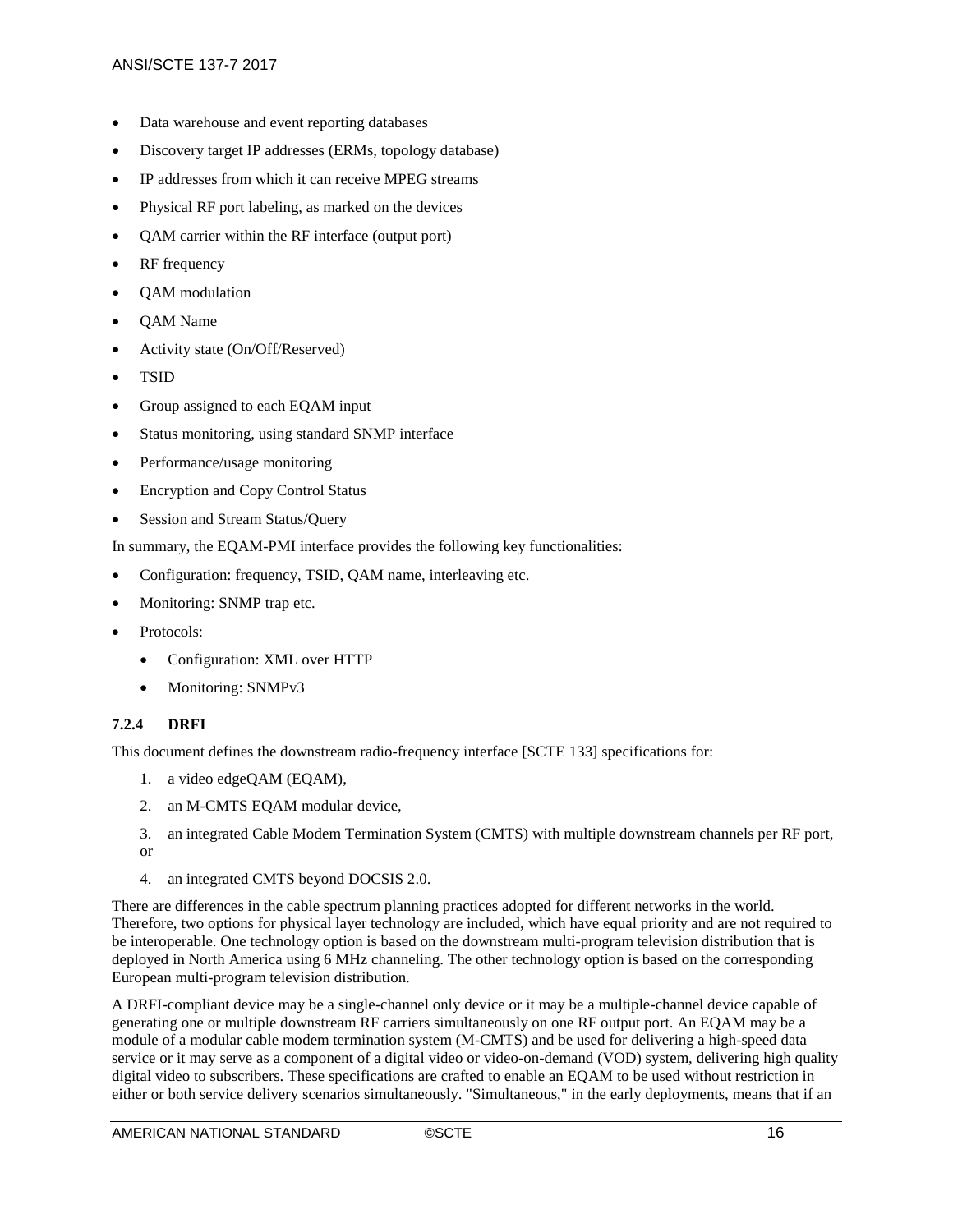RF output port has multiple QAM channels, some channel(s) may be delivering high-speed data while some others may be delivering digital video. This specification enables future uses, wherein a single QAM channel may share bandwidth between high-speed data and digital video in the same MPEG transport stream.

Conceptually, an EQAM accepts input via an Ethernet link, integrates the incoming data into an MPEG transport stream, modulates one of a plurality of RF carriers per these specifications, and delivers the carrier to a single RF output connector shared in common with all modulators. Conceivably, a single EQAM RF channel could be used for data and video simultaneously. The reason that an EQAM RF channel can be used for either is that both digital video and DOCSIS data downstream channels are based on ITU-T J.83 Annex B [\[ITU-T J.83-B\]](#page-5-8) for cable networks in North America and EN 300 429 [\[EN 300 429\]](#page-5-9) for cable networks deployed in Europe. On downstream channels complying to ITU-T J.83, Annex B, typically, the only difference between an EQAM RF channel operating in a video mode and an EQAM RF channel operating in DOCSIS data mode is the interleaver depth (see Sections 6.3.1 and 6.3.3). DOCSIS data runs in a low latency mode using a shallow interleaver depth at the cost of some burst protection. DOCSIS data can do this because, if a transmission error occurs, the higher layer protocols will request re-transmission of the missing data. For video, the sequence of frames in the program is both time sensitive and order sensitive and cannot be re-transmitted. For this reason, video uses a deeper interleaver depth to provide more extensive burst protection and deliver more of the program content without loss. The penalty video pays is in latency. The entire program content is delayed by a few milliseconds, typically, which are invisible to the viewers of the program. The conflicting demands for interleaver depth are what prevent a single EQAM RF channel from being used optimally for video and DOCSIS data simultaneously. A traditional integrated CMTS, however, is used solely for DOCSIS data.

### <span id="page-20-0"></span>**7.2.5 DEPI**

DEPI is an IP Tunnel that exists between the DOCSIS MAC in the M-CMTS Core and the DOCSIS PHY that exists in the EQAM. DEPI's job is to take either formatted DOCSIS frames or MPEG packets, transport them through a layer 2 or layer 3 network, and deliver them to the EQAM for transmission.

The base protocol used for the DEPI is the Layer 2 Tunneling Protocol Version 3, or L2TPv3 for shor[t \[RFC 3931\].](#page-5-10) L2TPv3 is an IETF protocol that is a generic protocol for creating a pseudowire. A pseudowire is a mechanism to transparently transport a layer 2 protocol over a layer 3 network. Examples of protocols supported by L2TPv3 include ATM, HDLC, Ethernet, Frame Relay, PPP, etc.

Each data packet contains a 32 bit session ID that is associated with a single QAM Channel. The UDP header is optional in the L2TPv3 protocol.

L2TPv3 then permits a sub-header to exist whose definition is specific to the payload being carried. The control channel allows for signaling messages to be sent between the M-CMTS Core and EQAM. Typical control messages will set up a "control connection" between the M-CMTS Core and EQAM, and then set up multiple data sessions (one for each downstream QAM channel). Each session can be marked with different DiffServ Code Points (DSCPs), and support different encapsulation protocols.

There are two basic tunneling techniques defined by DEPI. The first technique, known as D-MPT mode, transports multiple 188-byte MPEG-TS packets by placing them into the L2TPv3 payload with a unique sub-header, which contains a sequence number so packet drops can be detected. The encapsulation of DOCSIS Frames into MPEG-TS packets is performed in the M-CMTS Core. The second technique, known as the Packet Streaming Protocol (PSP), transports DOCSIS Frames in the L2TPv3 payload. The DOCSIS Frames are then encapsulated in MPEG-TS packets within the EQAM. PSP mode allows DOCSIS frames to be both concatenated, to increase network performance, and fragmented, in case the tunneled packets exceed the network MTU size.

One of the technical considerations of the Modular CMTS architecture is its impact on the round trip request-grant delay time. The request-grant delay time is the time from when a CM requests bandwidth using an uncontended bandwidth request (REQ) to when it receives a MAP message with the granted transmit opportunity in it.

To prevent the MAP from being slowed down by other traffic in the CIN, the DOCSIS traffic (or a subset containing the MAP messages) may be sent in an independent L2TPv3 flow that has a unique DSCP. The value of the marked DSCP value should be consistent with a configured "per hop behavior (PHB)" that will provide MAP messages with the highest priority and lowest latency across the CIN to the EQAM.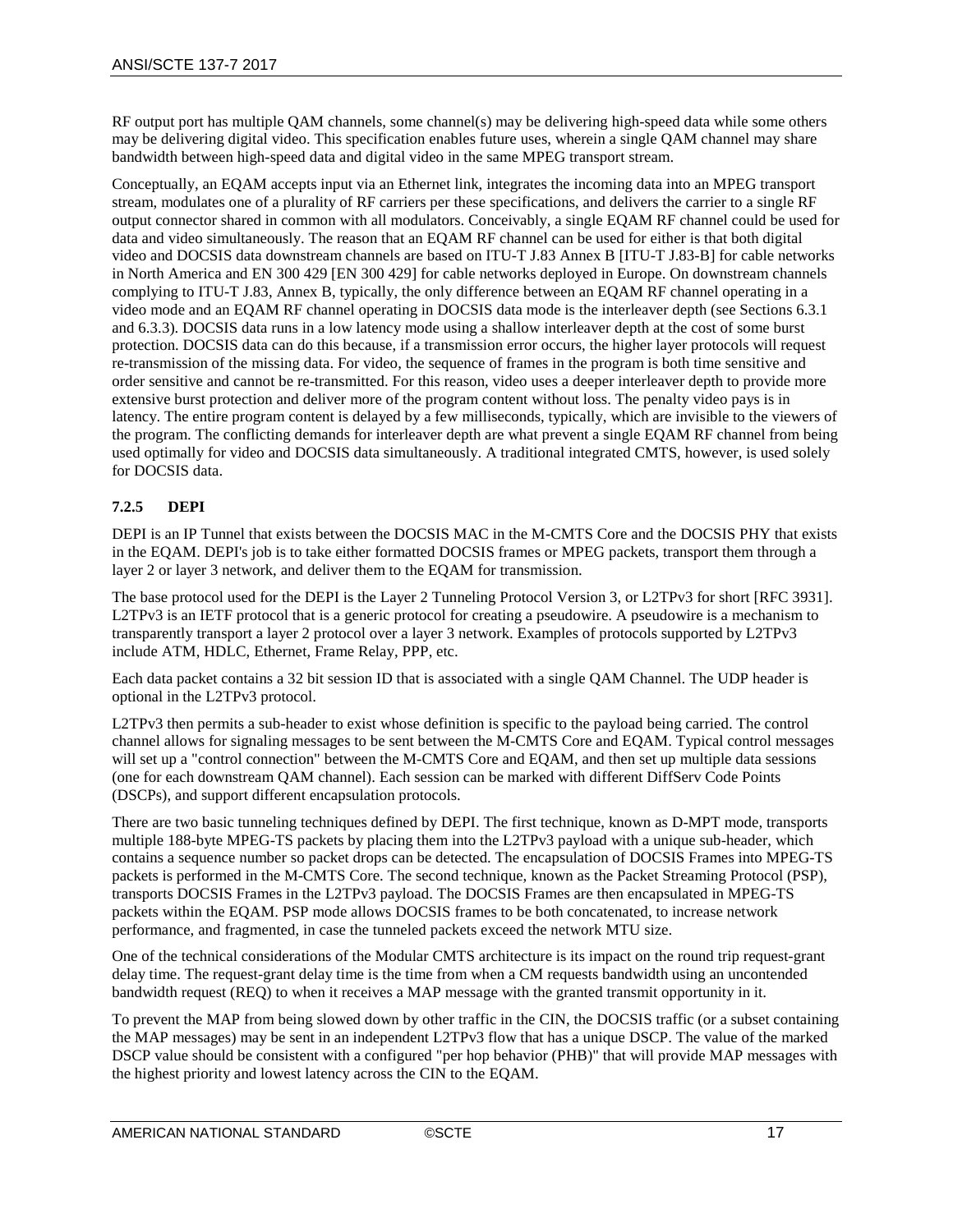#### <span id="page-21-0"></span>**7.2.6 DTI**

The DTI system requirements refer to the DOCSIS timing requirements as outlined in the DOCSIS Specifications. These requirements are presented independent of the CMTS architecture.

The specific sections of the DOCSIS specifications that are of interest are:

- Mini-slot Numbering
- Modulation (Chip) Timing Jitter for Synchronous Operation
- CMTS Timestamp Jitter
- CMTS Clock Generation
- CMTS Downstream Symbol Clock Jitter for Synchronous Operation
- CMTS Downstream Symbol Clock Drift for Synchronous Operation
- Timing and Synchronization

The DTI Server clock operates with the specifications detailed in section 7.1 of [\[SCTE](#page-5-2) 137-1], which integrates both the DOCSIS timing system requirements and the existing legacy synchronization network clock consistent with [\[ITU-T G.812\]](#page-5-11) and [\[T1.101\].](#page-5-12) This is done to ensure that the CM supporting T-Services can derive its clocking and meet [\[ITU-T G.823\]](#page-5-13) or [\[ITU-T G.824\]](#page-5-14) jitter and wander requirements for both traffic-bearing and synchronizationbearing transport clock sources.

The M-CMTS Core element:

- Uses the DTI server master clock for creating a timestamp.
- Uses the timestamp for MAP generation.

The Edge QAM element:

- Uses the DTI server master clock for symbol rate generation.
- Uses the timestamp for inserting and/or correcting SYNC messages.

The Upstream receive element:

- Uses the timestamp and/or S-CDMA frame and the MAP for determining when to look for the start of a receive burst.
- Uses a clock locked to the master clock for reception of symbols in S-CDMA mode.

The DTI Server establishes the reference for the timing distribution network and synchronizes all connected DTI Clients via point-to-point connections between the server and each client. A single protocol initiated by the DTI server permits the client to perform frequency and time synchronization. As shown, upstream receive, Edge QAMs, and the M-CMTS Core may have different uses for the synchronized frequency and time, but utilize a common client function.

The DTI protocol and server-client interactions are described in detail in Sections 6 and 7 of [\[SCTE](#page-5-2) 137-1]. The essential characteristics are:

- The DTI server initiates the protocol, which the DTI client uses to establish its time and frequency synchronization.
- Using a ping-pong scheme, the client always immediately replies to the DTI server when it receives a transmission from the DTI server. The server uses this response to auto-compensate any delays with the effect that the client becomes precisely synchronized to the server.
- The server-to-client-to-server handshake continually repeats, assuring that a tight synchronization can be maintained.

The DTI protocol and components support accurate and robust transport of the server 10.24 MHz master clock and 32-bit DOCSIS timestamp to the client within a node or building. The protocol is structured to minimize the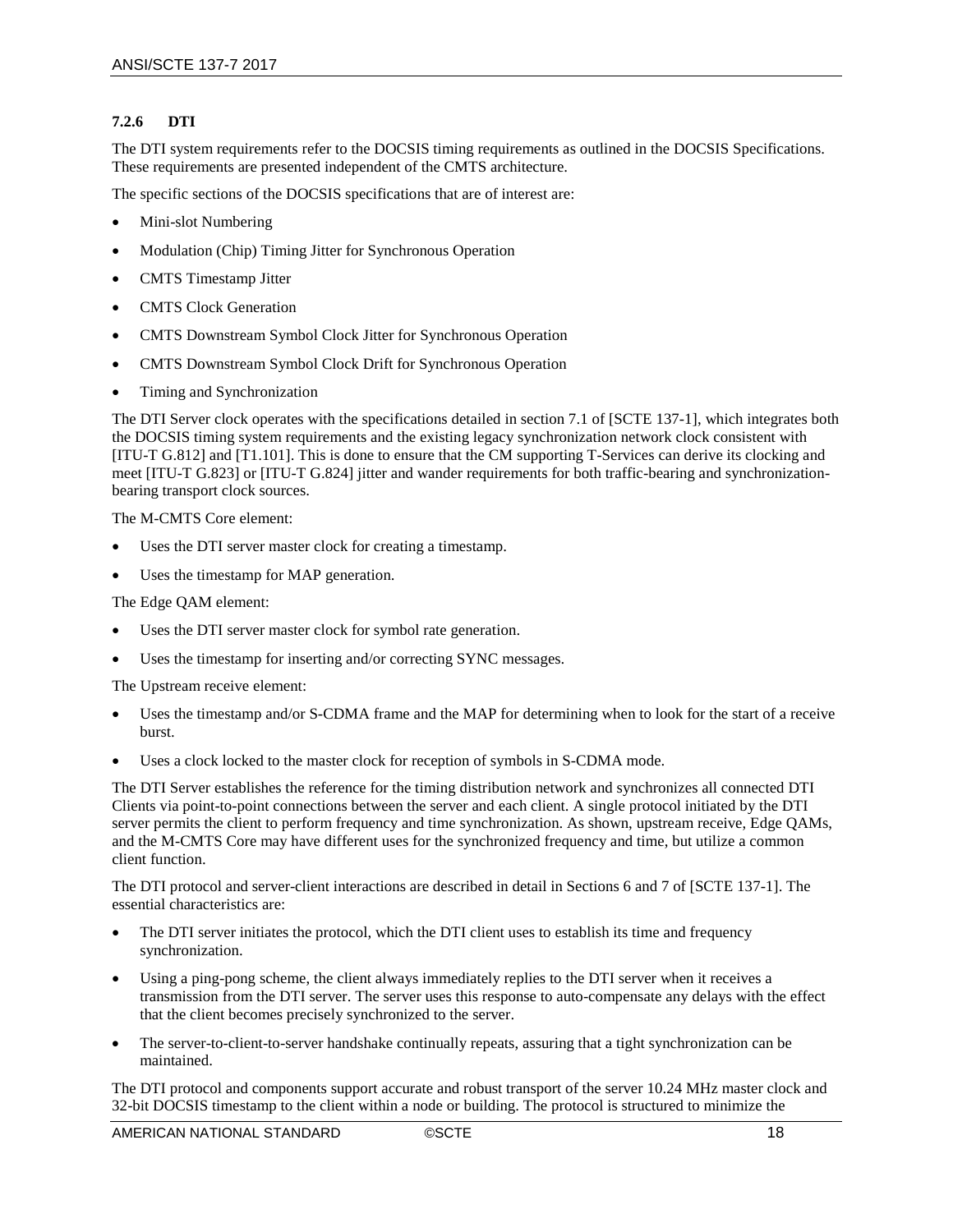complexity and cost of the client clocks and the per port cost of the shared server function while supporting all the DOCSIS S-CDMA, TDMA, and future T-Services timing requirements in a modular system.

The high accuracy  $\langle$ <5 ns) and high stability  $\langle$ <1 ns timing jitter budget) is achieved by using a simple ping-pong layer 2 timing protocol over a single twisted pair connection that uses common passive PHY components in both directions. This structure provides delay reciprocity so that all cable delay processing can be performed in the server. The client's role in delay correction is to provide a fixed delay response to the server frame and to use the cable advance supplied by the server to advance the local 10 kHz DTI frame clock to correct for cable delay.

To ensure reliable transport and client clock operation, the client clock is required to report the current phase error of its local clock (frame clock) with respect to the delay-corrected server frame clock. This measurement is reported to the server at the 10 kHz frame rate. The server's role is to process this measurement data and verify the client's timing operation. This protocol supports real-time detection and mitigation of client clock faults.

The DTI client can be realized with a single digital component, a simple PHY, and a low cost local oscillator, as holdover and filtering are supported in the shared server. A common definition of the DTI high-speed clock is necessary to ensure compatibility between all DOCSIS DTI client components.

The deployment of T-Services compliant with the existing Telco T1/E1 standards requires both synchronization and traceability to a common external clock source. In this case, if a cable modem supporting T-Services is connected to an M-CMTS EQAM, the cable modem needs to be synchronized with the DTI Server operating with an external T-Service reference.

### <span id="page-22-0"></span>**7.2.7 ERMI**

The ERMI specification defines EQAM Resource Management protocols for video, M-CMTS, or universal EQAM.

Three interfaces are specified in this document:

ERMI-1: A registration interface between an ERM and an EQAM. This interface is used to register and unregister EQAM resources (i.e., QAM channels) with an ERM.

ERMI-2: A control interface between an EQAM and an ERM. This interface is used by an ERM to request QAM channel resources from an EQAM, and by an EQAM to acknowledge resources to an ERM.

ERMI-3: A control interface between an M-CMTS Core and an ERM. This interface is used by the M-CMTS Core to request specific QAM channel resources from the ERM, and by the ERM to respond to such requests with the location of QAM channel resources.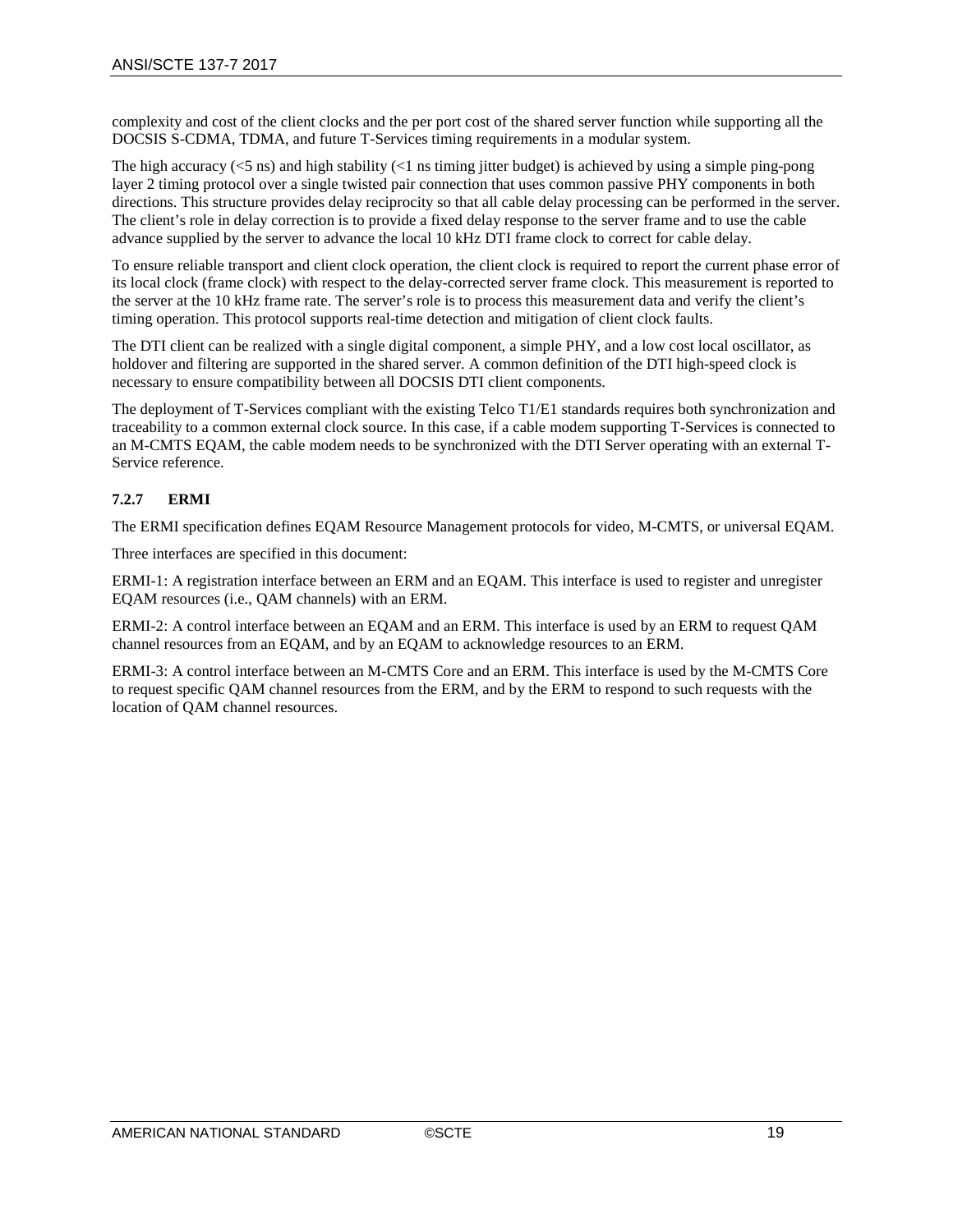## <span id="page-23-0"></span>**8 MODULAR CMTS INTERFACE AND VIDEO EQAM DOCUMENTS**

A list of the documents in the Modular CMTS Interface Specifications family is provided below.

## <span id="page-23-1"></span>**8.1 Modular CMTS Interface Documents**

#### <span id="page-23-2"></span>**8.1.1 DRFI**

This document defines the downstream radio-frequency interface [\[SCTE](#page-5-7) 133] specifications for:

- 1. a video EQAM,
- 2. an M-CMTS EQAM,
- 3. a Universal EQAM,
- 4. an integrated Cable Modem Termination System (CMTS) with multiple downstream channels per RF port,
- 5. an integrated CMTS beyond DOCSIS 2.0.

#### <span id="page-23-3"></span>**8.1.2 DEPI**

or

This document defines an interface known as the Downstream External PHY Interface [\[SCTE](#page-5-15) 137-2] and associated protocol requirements for the transport of downstream user data between the M-CMTS Core and the M-CMTS or Universal EQAM. It describes the characteristics of the DEPI interface, provides requirements that must be met by the M-CMTS Core, the M-CMTS EQAM, and Universal EQAM, and also describes various aspects of technical issues that are involved in the implementation and deployment of a DOCSIS system using the M-CMTS architecture.

This specification does not address any traditional MPEG-based video requirements. Those requirements can be found in the EQAM VSI specification.

#### <span id="page-23-4"></span>**8.1.3 DTI**

The DTI specification contains requirements for a DTI Server as well as a DTI Client. The M-CMTS Core, the M-CMTS EQAM, and the Universal EQAM are required to implement the DTI Client functionality.

The requirements for timing and synchronization of the DOCSIS system come from the following areas.

- Existing DOCSIS Specification & ATP Requirements
- Remote PHY System Requirements
- **Implementation Requirements**
- Emerging Services like T-Services and wireless

These requirements place definitions and constraints on the use of the 10.24 MHz DOCSIS master clock and the DOCSIS timestamp, which is delivered in the SYNC message. The DOCSIS specification originally envisioned the M-CMTS Core, EQAMs, and upstream receive functions on one assembly, fed with a common clock. The timestamp counter resided in the M-CMTS Core function.

The M-CMTS Remote PHY architecture may result in three components: the M-CMTS Core, the upstream receiver, and the EQAM being located in a different chassis, and potentially at different physical locations. As a system, the three components comply with the DOCSIS specification and any existing CMTS equipment.

The DOCSIS Timing Protocol (DTI) defined in this document, supports the accurate and robust transport of the DTI server 10.24 MHz master clock, 32-bit DOCSIS timestamp, and Time of Day, to the DTI client within the DOCSIS M-CMTS cable network. The DTI protocol is structured to minimize the complexity and cost of the DTI client clocks and the per port cost of the shared server function while supporting all SCDMA and TDMA timing requirements.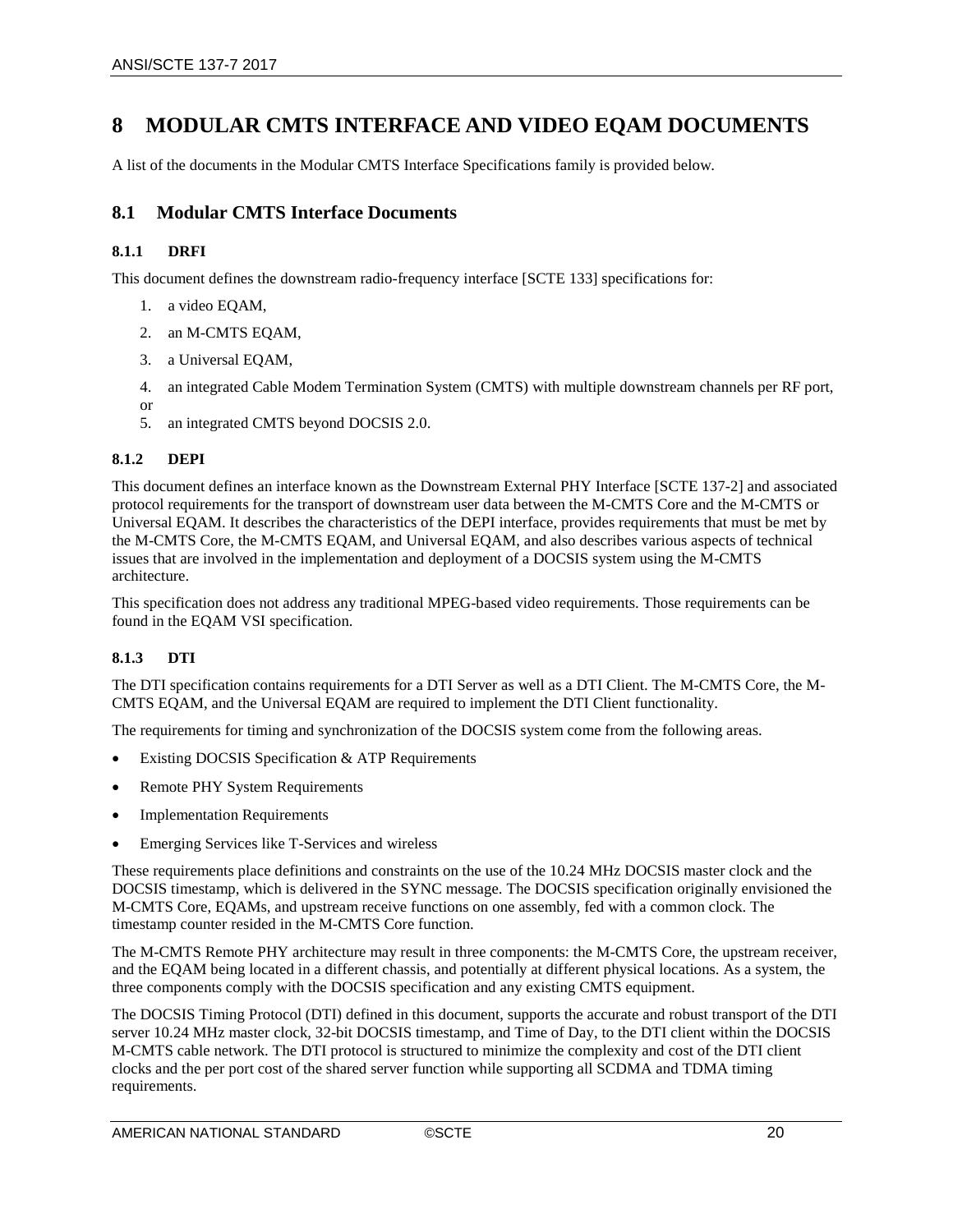#### <span id="page-24-0"></span>**8.1.4 ERMI**

This document specifies interfaces used by EQAMs (all profiles), Edge Resource Managers (ERMs), and M-CMTS Cores within the context of a Modular Headend Architecture. Three interfaces are specified in this document:

ERMI-1: A registration interface between an ERM and an EQAM. This interface is used to register and unregister EQAM resources (i.e., QAM channels) with an ERM.

ERMI-2: A control interface between an EQAM and an ERM. This interface is used by an ERM to request QAM channel resource from an EQAM, and by an EQAM to deliver resources to an ERM.

ERMI-3: A control interface between an M-CMTS core and an ERM. This interface is used by the M-CMTS core to request specific QAM channel resources from the ERM, and by the ERM to respond to such requests with the location of QAM channel resources.

While ERMI is considered required functionality for Video and Universal EQAMs, it is considered optional functionality for M-CMTS EQAMs and M-CMTS Cores.

#### <span id="page-24-1"></span>**8.1.5 M-OSSI**

This specification defines the Network Management requirements to support a Modular Cable Modem Termination System (M-CMTS) for headend components compliant to DOCSIS.

The purpose of this document is to define the management requirements for the M-CMTS architecture that enables an effective operation of the M-CMTS components. In particular, this specification defines the configuration, monitoring, and performance requirements of the M-CMTS Core and DTI Server for the Modular CMTS interfaces.

The Operations Support Systems requirements of the M-CMTS architecture consist of the Management Information Base (MIB), residing in the M-CMTS modules other than the EQAM (such as M-CMTS core and DTI Server), with the purpose of providing configuration, monitoring, and troubleshooting management functions of the M-CMTS interface specifications.

#### <span id="page-24-2"></span>*8.1.5.1 M-CMTS Core Management Requirements Overview*

The M-CMTS Core Management requirements are of two types:

- M-CMTS Core supports standard OSSI CMTS requirements, as specified in [\[OSSI\].](#page-5-16)
- M-CMTS Core supports the M-CMTS OSS requirements defined by this specification.

For M-CMTS Core-compliant devices, conflicts of M-CMTS OSSI requirements and OSSI CMTS requirements are resolved by the prevailing M-CMTS OSSI requirements. The M-CMTS Core compliant device supports M-CMTS OSSI requirements over OSSI CMTS requirements in case those requirements are in conflict.

M-CMTS OSSI requirements for the M-CMTS Core are summarized below:

- Requirements for Downstream RF Interface Specification [\[SCTE](#page-5-7) 133]
- Requirements for DOCSIS External PHY Interface [\[SCTE](#page-5-15) 137-2]
- Requirements for DOCSIS Timing Interface [\[SCTE](#page-5-2) 137-1]

#### <span id="page-24-3"></span>*8.1.5.2 DTI Server Management Requirements Overview*

The management requirements for the M-CMTS DTI Server-compliant device are specified i[n \[SCTE](#page-5-4) 137-3] and summarized as:

- Requirements for DOCSIS Timing Interface [\[SCTE](#page-5-2) 137-1], and
- SNMP and Management Information MIB requirements.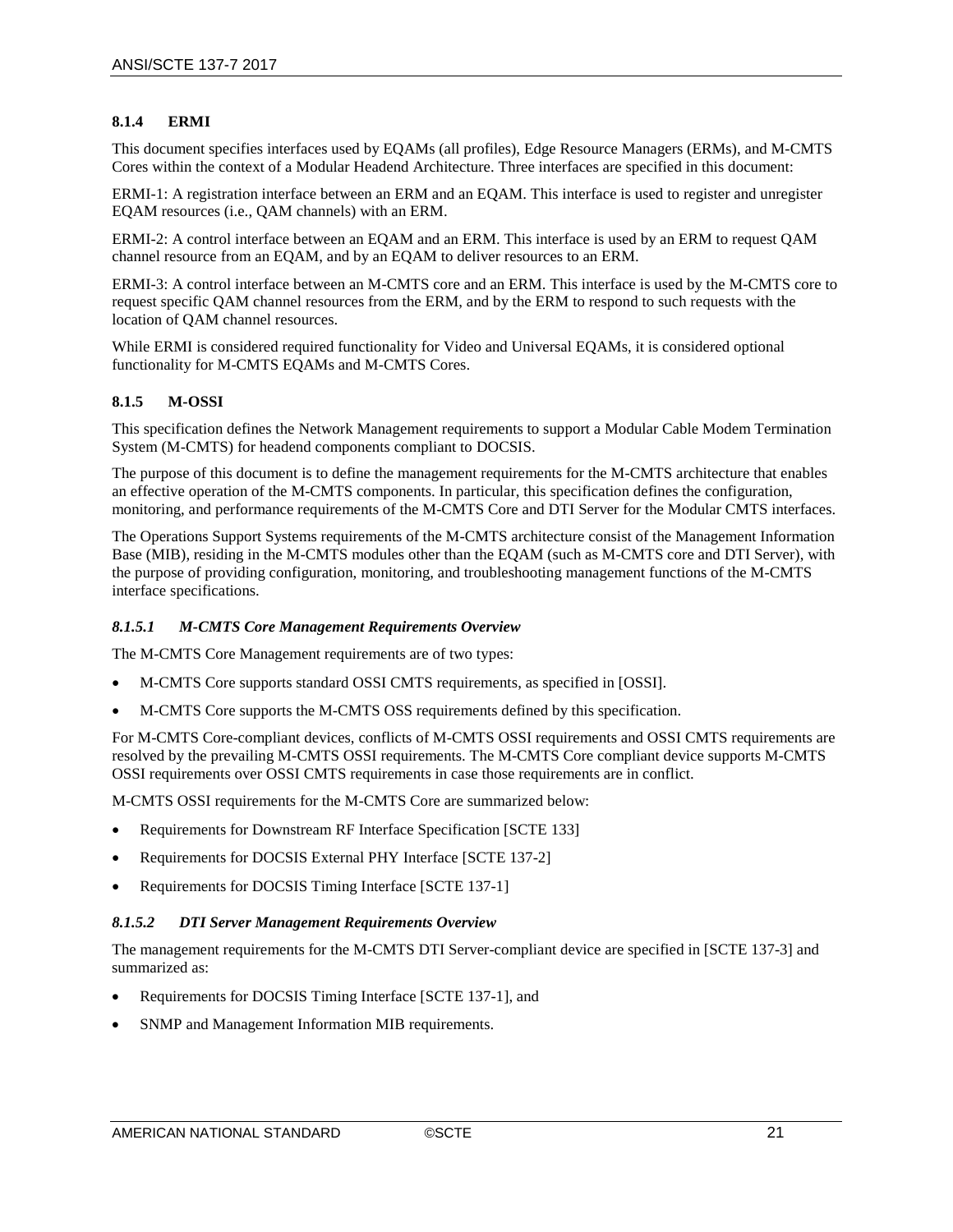### <span id="page-25-0"></span>**8.2 Video EQAM Interface Documents**

Some of the originating material for the Video EQAM documents arose out of earlier-generation video system documentation and requirements documents from various cable operators. The final output are the following specifications.

#### <span id="page-25-1"></span>**8.2.1 ERMI Specification**

For a Video EQAM, the purpose of the this document is to specify a mechanism for an ERM to discover EQAM resources via a registration interface (ERMI-1 interface) and to define resource allocation interfaces for an ERM to allocate QAM resources from an EQAM (ERMI-2 interface).

#### <span id="page-25-2"></span>**8.2.2 EQAM VSI Specification**

The purpose of this document is to specify the Edge QAM Video Stream interface, which defines a set of operational modes and functions that cover the reception (via Ethernet), de-jittering, PID and program number remapping, multiplexing, PSI re-generation, null stuffing, PCR correction, and transmission of MPEG video transport streams.

The scope of this specification is limited to the Edge QAM Stream interface operated in a narrowcast environment for digital video applications, such as Video on Demand (VOD) and Switched Digital Video (SDV). This specification is considered mandatory functionality for Video and Universal EQAMs.

#### <span id="page-25-3"></span>**8.2.3 EQAM PMI Specification**

The purpose of this document is to specify the Edge QAM Provisioning and Management interface. This interface operates between the Edge QAM and the various control and management components in a Headend and/or Hub.

The scope of this specification is limited to the Edge QAM management interface operated in a narrowcast environment for digital video applications, such as Video On Demand (VOD) and Switched Digital Video (SDV).

EQAM-PMI will be incorporated into an EQAM Provisioning and Management specification that includes MIBs from the M-OSSI document and the definition of EQAM-PMI.

## <span id="page-25-4"></span>**8.3 Summary of Specification Applicability**

The following table summarizes the Modular Headend Architecture devices and the specification documents that apply.

<span id="page-25-5"></span>

|                    |             |            | Specification |             |            |            |
|--------------------|-------------|------------|---------------|-------------|------------|------------|
| Device             | <b>DEPI</b> | <b>DTI</b> | M-OSSI        | <b>ERMI</b> | <b>PMI</b> | <b>VSI</b> |
| Video EQAM         |             |            |               | M           | M          | M          |
| Universal EQAM     | M           | M          |               | M           | M          | M          |
| <b>M-CMTS EQAM</b> | M           | M          |               | $\Omega$    | M          |            |
| <b>M-CMTS Core</b> | M           | M          | M             | Ω           |            |            |
| DTI Server         |             | M          | M             |             |            |            |
| <b>ERM</b>         |             |            |               | M           |            |            |

|  |  | Table 8-1 - MHA Specification Applicability |  |  |
|--|--|---------------------------------------------|--|--|
|--|--|---------------------------------------------|--|--|

 $M =$ Mandatory

 $O = \text{Optional}$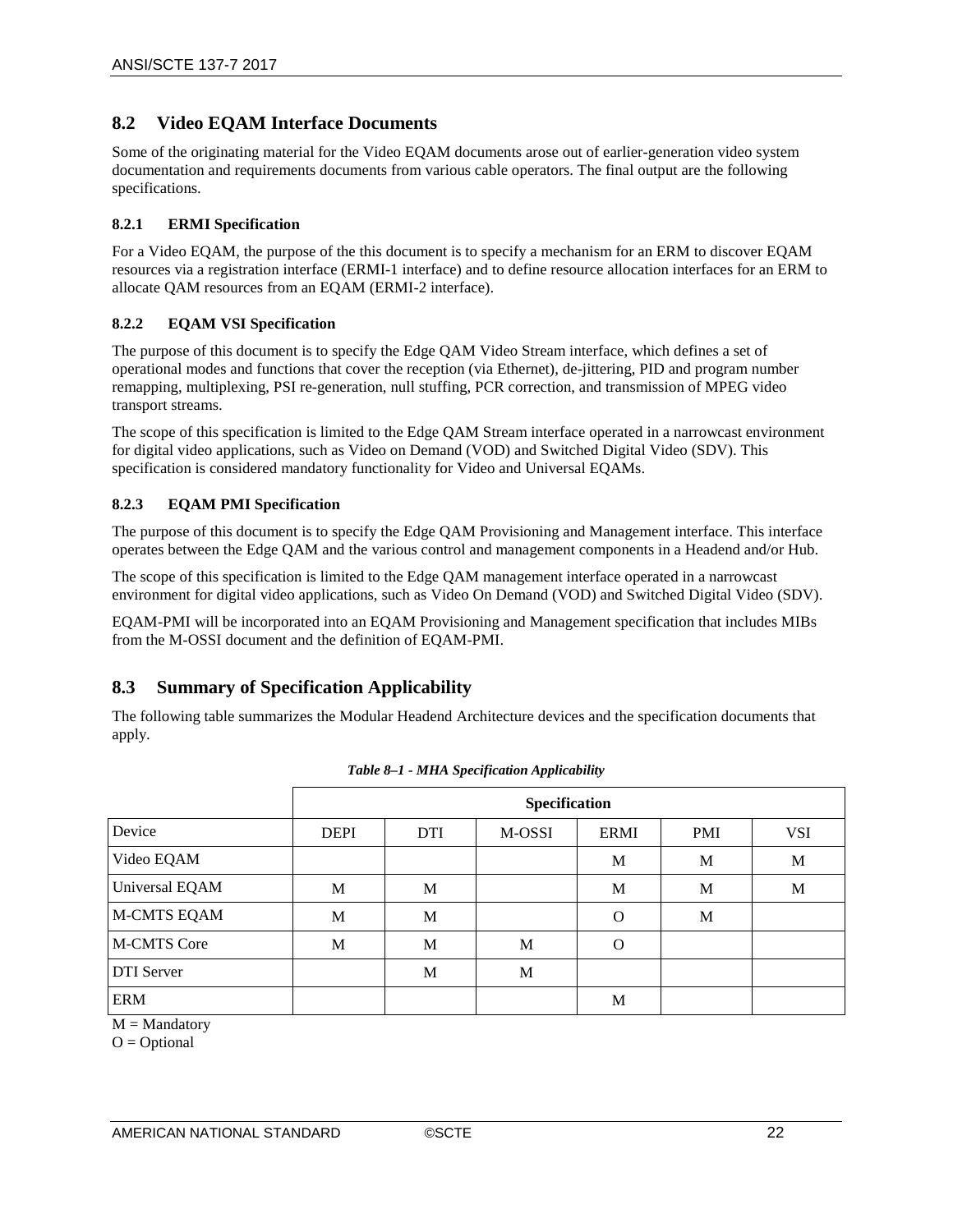## <span id="page-26-0"></span>**Appendix I Digital Video Background**

This section describes the transporting and structure of digital content driving the interface and EQAM functional requirements.

## <span id="page-26-1"></span>**I.1 Video Transport**

MPEG content (MPEG2, H.264/MPEG4/AVC) employs various techniques to encode the multimedia data it is composed of and compress the bandwidth intensive video. For the purposes of this description, the noteworthy attribute of the encoding of the digital content is that it takes up far less bandwidth than a similar analog encoding would take. This has significance to the transport of the MPEG program from the headend to the subscriber. This description will not focus on the encoding or compression techniques.

The term *MPEG program* is often used to refer to the set of elements that compose one coherent MPEG presentation. For example, the audio and video for a news broadcast encoded as MPEG could be called an MPEG program. The sub-elements of the MPEG program are referred to as elementary streams. An elementary stream might be a presentation component, such as the video, audio or subtitles. An elementary stream data can be used to aid in the presentation of the data, such as the program clock reference that synchronizes the various presentation streams. The elementary stream could be just data used for various purposes, such as describing the program in text or watermarking the program.

A device receiving an MPEG program for display must be able to recognize each elementary stream and direct it to the appropriate internal function for processing. For that reason, each elementary stream is tagged with an identifier called a program identifier or PID. When the elementary streams are transported over the medium (e.g., GigE or RF cable), they are encapsulated or packetized into a transport packet.

<span id="page-26-2"></span>

*Figure I–1 - Transport Packet*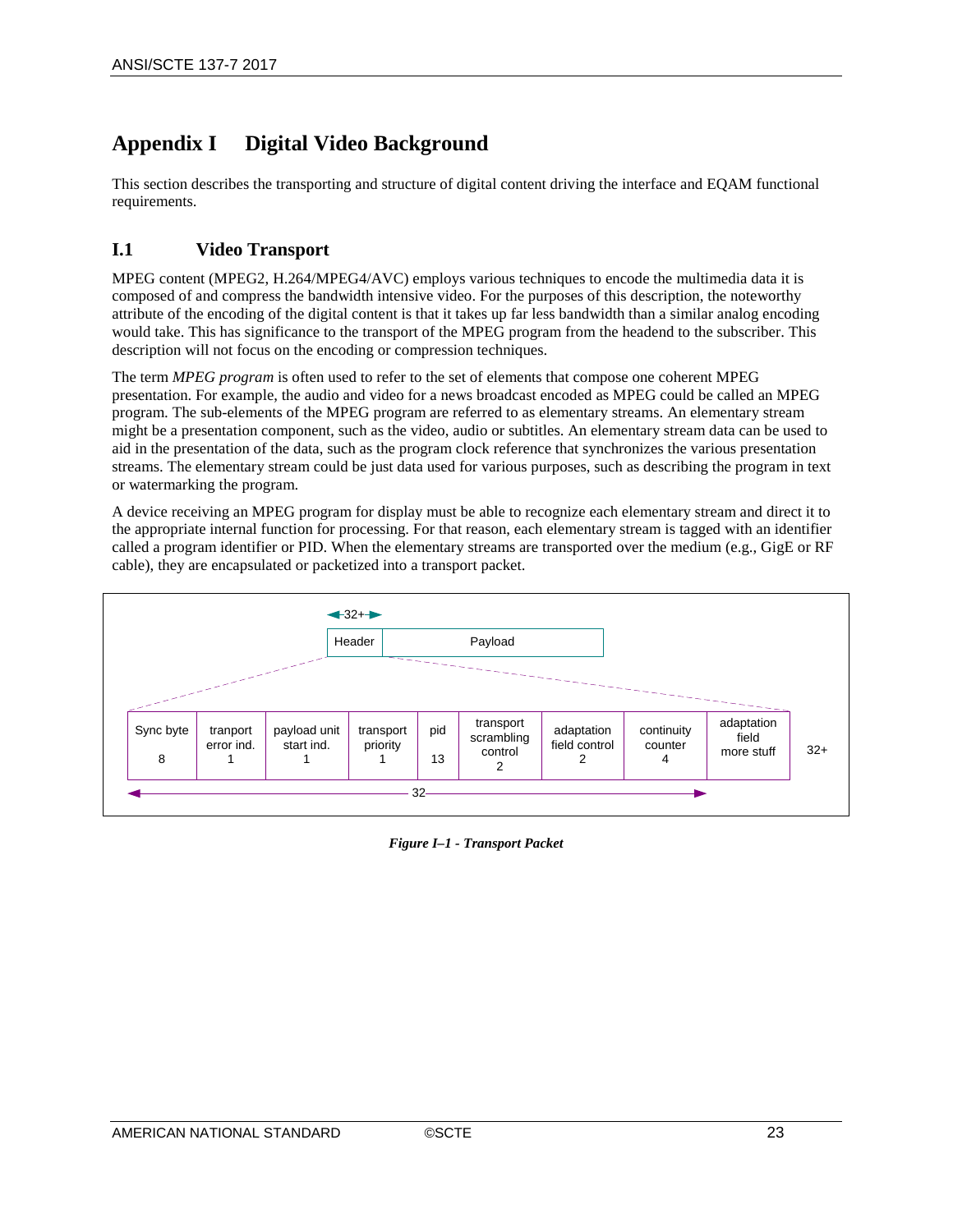

The process in which many transport packets are being transmitted over the medium is called a transport stream.

*Figure I–2 - IP Transport Stream*

<span id="page-27-0"></span>In order to associate each transport stream packet with the proper elementary stream type, a table called the program map table (PMT) lists each elementary stream that is part of the program, by providing the elementary stream type and PID for each. The transport stream packets carrying the PMT is identified by its own PID and is considered to be part of the program.

| Type                                                            | PID                                          |
|-----------------------------------------------------------------|----------------------------------------------|
| <b>PCR</b>                                                      | 31                                           |
| Video                                                           | 54                                           |
| Audio 1                                                         | 48                                           |
| Audio 2                                                         | 49                                           |
| $\begin{array}{ccc} \bullet & \bullet & \bullet \\ \end{array}$ | $\mathbf{0}$ , $\mathbf{0}$ , $\mathbf{0}$ , |
| Data k                                                          | 66                                           |

*Figure I–3 - PMT Example[1](#page-27-2)*

<span id="page-27-1"></span>In some cases, only a single program will be transmitted over the network transport. This is called a single program transport stream or SPTS. For example, it is usually the case that a single program is transmitted over one UDP port and this is referred to as an SPTS. In other cases, more than one program is being transmitted (multiplexed) over a single network transport. This is referred to as a multi-program transport stream, or MPTS. For example, digital compression allows for more than one program to be multiplexed onto a single RF QAM output; this is an example

 $\overline{a}$ 

<span id="page-27-2"></span><sup>1</sup> This was taken from an HP presentation published on the Web entitled "The Basics of How It Works" authored by Chris Mlynarczyk [\[MPEG\\_tutorial\]](#page-5-17) and further modified.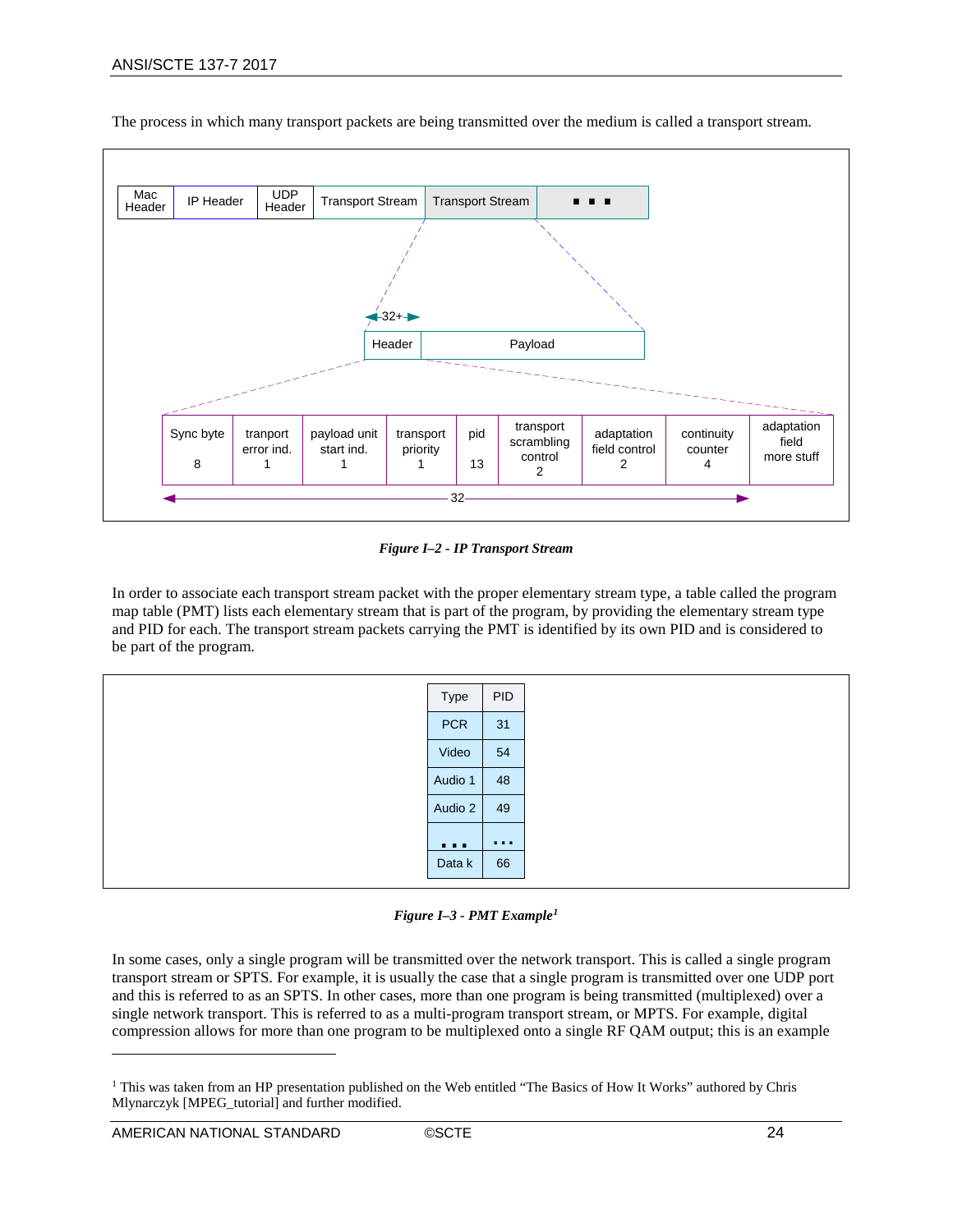of an MPTS. Therefore, there is a mechanism, called the program association table or PAT, for identifying all the programs that are multiplexed into an MPTS. Each program in the MPTS is identified by a program number, and the PID where that program's PMT can be found is listed.



*Figure I–4 - PAT Example[2](#page-28-2)*

<span id="page-28-0"></span>The transport stream packet containing PAT is always found at PID 0. This allows a receiving device to find all the programs in an MPTS by decoding the PAT from this well-known PID. Once the PAT is decoded, the receiving device can then find the PID of the selected program's PMT, and thus find each elementary stream of the program.

| 0 **| | PAT| | 22 | Prog 1 PMT |** 33 | Pro<mark>g 2 PMT</mark> | 99 | Prog 1 EMM | 31 | Prog 1 PCR | 48 | Prog 1 Aud 1 | 49 | Prog 1 Aud 2 | 54 | Prog 1 Video 109 | Prog 2 EMM | ... Multi-Program MPEG Transport Stream

#### *Figure I–5 - MPTS Example2*

<span id="page-28-1"></span>The EQAM is receiving one or more MPEG SPTSs and/or MPTSs over UDP and outputting an MPTS over QAM modulated RF. The source of each input transport stream is not aware of the other transport streams that will be multiplexed by the EQAM, and consequently, the PIDs used in the various input transport streams might conflict. For that reason, the EQAM might be configured to remap the PIDs from the original SPTS to a new set that has no conflicts. This requires changing the PIDs used in the incoming transport stream headers and updating the PMT for each program to use the new PID numbers. It is sometimes the case, however, that the incoming PIDs must be used unchanged, and, therefore, it is necessary to disable PID remapping for a specific QAM channel. When PID remapping is disabled, the onus is on the operator to ensure that the source of each transport stream utilizes a unique set of PIDs so that conflicts don't arise on the output transport stream.

Certain applications require multiplexing or transport stream processing functions that are beyond the capabilities of the EQAM. For these applications an external transport stream processor can be used, and an entire MPTS that matches the data rate of the QAM channel can be input to the EQAM for direct modulation on a QAM channel. This mode of operation is known as "MPTS Passthrough." In MPTS Passthrough mode, the EQAM performs very little processing of the input MPTS (notably PCR correction and TSID remarking).

 $\overline{a}$ 

<span id="page-28-2"></span><sup>2</sup> This was taken from an HP presentation published on the Web entitled "The Basics of How It Works" authored by Chris Mlynarczyk [\[MPEG\\_tutorial\]](#page-5-17) and further modified.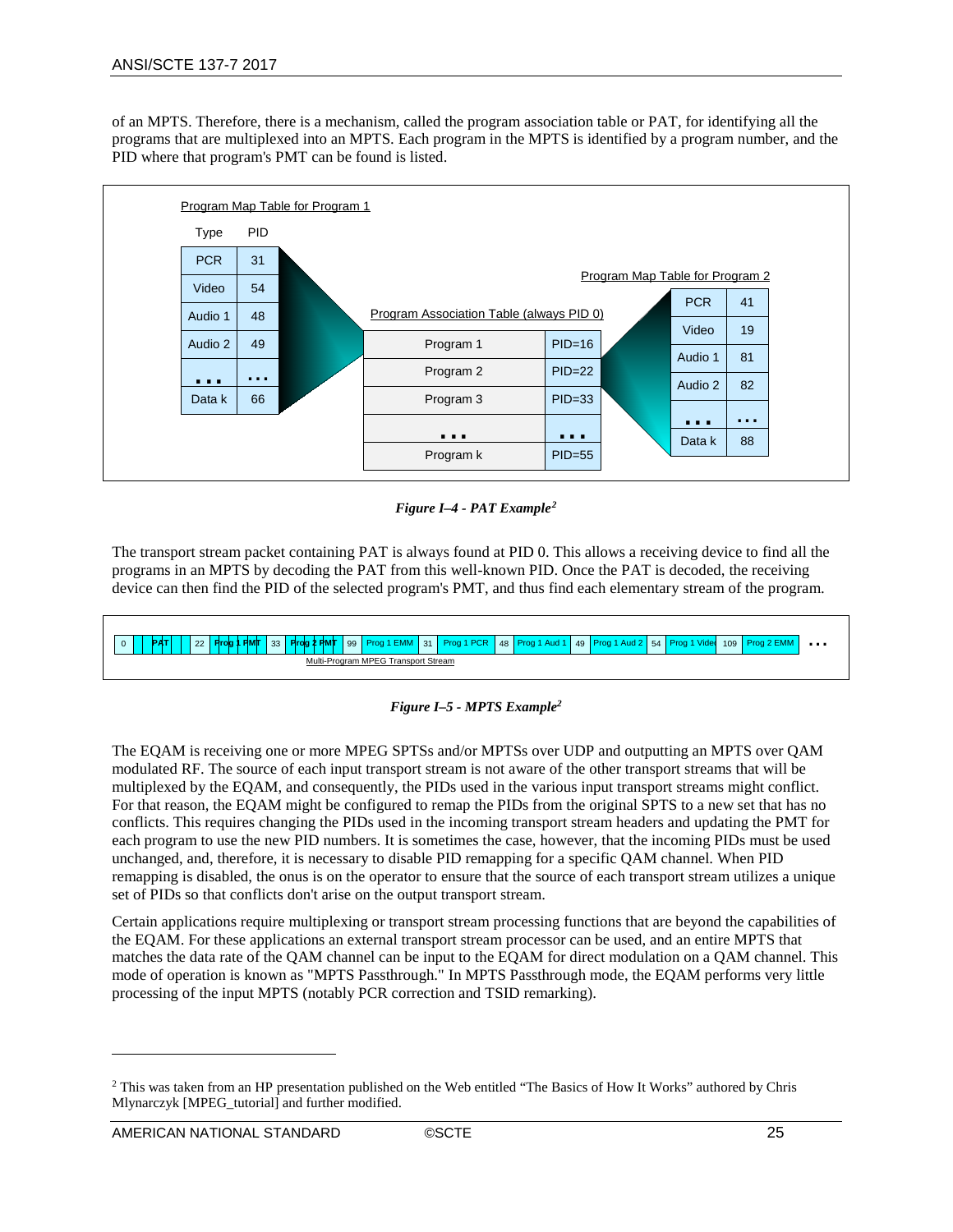In addition, there must be a mechanism for the EQAM to identify the RF/QAM output and output program number to associate the program to as it receives the IP/UDP SPTS. This is done by mapping the destination UDP port in the incoming IP packet to an RF output and program number; in a sense, making the UDP port identify the stream to the EQAM. In early implementations of EQAM, products had static mappings of UDP ports to output RF ports and program numbers. This has sometimes been referred to as static setup mode because the mapping is known ahead of time; therefore, no explicit mapping must be created at session creation time. In the other model, called dynamic setup mode, the mapping between UDP port and RF output port and program number is dynamically provisioned by the ERM at session setup time. Some EQAMs only support one mode of operation at a time (static or dynamic), while others can support both modes simultaneously.

## <span id="page-29-0"></span>**I.2 Broadcast and Narrowcast Services**

The new important characteristic of the cable network is that it is now bi-directional, allowing data to transit downstream from the headend to the home and transit upstream from the home to the headend.

Bi-directional (sometimes called two-way) traffic flow in the cable network enables Video on Demand (VOD), a service that allows a subscriber to request (upstream) a pre-packaged MPEG content be delivered (downstream) to the CPE STB and control the MPEG stream (upstream) to allow fast forward, pause, rewind, and stop. VOD is narrowcast, usually only being received by one subscriber.

As more digital services were deployed, a more cost-effective method to transport digital data from the source out toward the Cable subscribers became needed. This gave rise to the ASI device that didn't require the RF hardware, had a four-fold capacity increase from RF/QAM, could be carried over coaxial cable, and was a proven technology for carrying digital data over a serial carrier. The ASI device would accept ASI carrying SPTS or MPTS and output RF/QAM. This was the first widely deployed cable edge device.

Later, ASI would begin being replaced by Ethernet as Ethernet's capacity eclipsed ASI, Ethernet's ubiquity drove down equipment prices, and flexibility offered by IP became apparent. The transition to Ethernet resulted in the first generation of devices that would eventually become the Universal Edge QAM, having the common characteristics of receiving MPTS over IP/UDP and output RF/QAM.

VOD applications leverage the IP EQAM by emitting IP unicast SPTS to the edge device, which multiplexed them into the RF/QAM.

As more and more digital services consuming more and more bandwidth have been deployed, MSOs have found a need to use its RF bandwidth more efficiently. A technology described in ISO/IEC 13818-6 in 1998 called switched digital broadcast (SDB) has been resurrected under the moniker switched digital video (SDV). The main idea behind SDV is to transmit channel programs to only those service areas where there is a subscriber viewing the channel. Again, bi-directional data transmission is a key element to the support of this digital narrowcast service.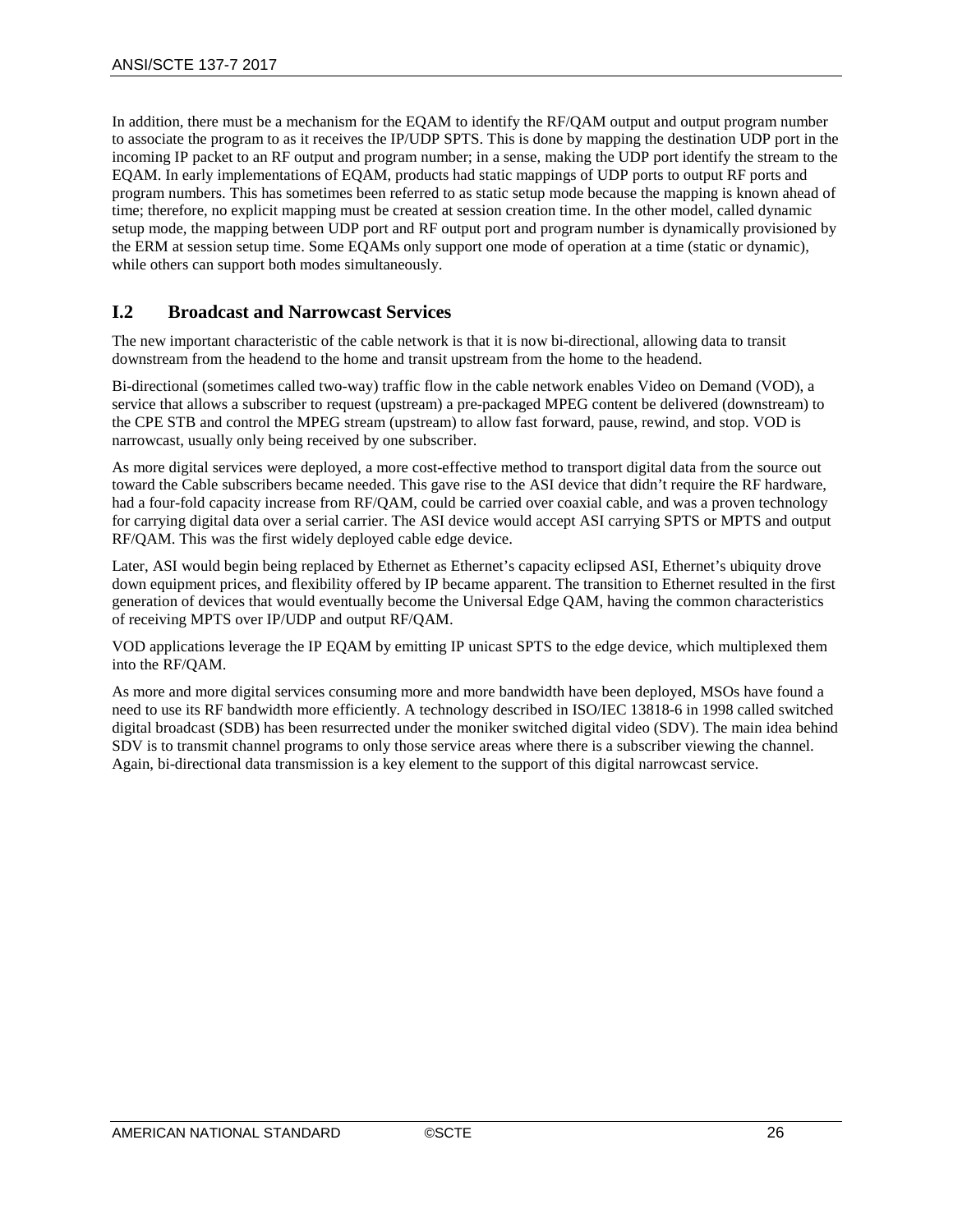

*Figure I–6 - non-SDV versus SDV Program Streaming*

<span id="page-30-0"></span>[Figure](#page-28-1) I–5 shows an example of the difference of how streams might be forwarded in a cable network in a non-SDV versus SDV topology. In this example, the headend is the program source and the HUBs are where the EQAMs would be receiving the program for distribution. In the top diagram, all the program channels are received by the HUB and distributed to all service groups regardless of whether any home is viewing them. In the bottom of the diagram, only the programs that are being viewed are distributed beyond the hub.

SDV uses the IP protocol differently than the VOD. SDV programs are multicast to the IP network, where the edge device can choose to receive the SPTS and forward it to the appropriate RF/QAM.

The cable network has evolved from a pure analog broadcast network over RF to a largely digital narrowcast network supporting various digital video services.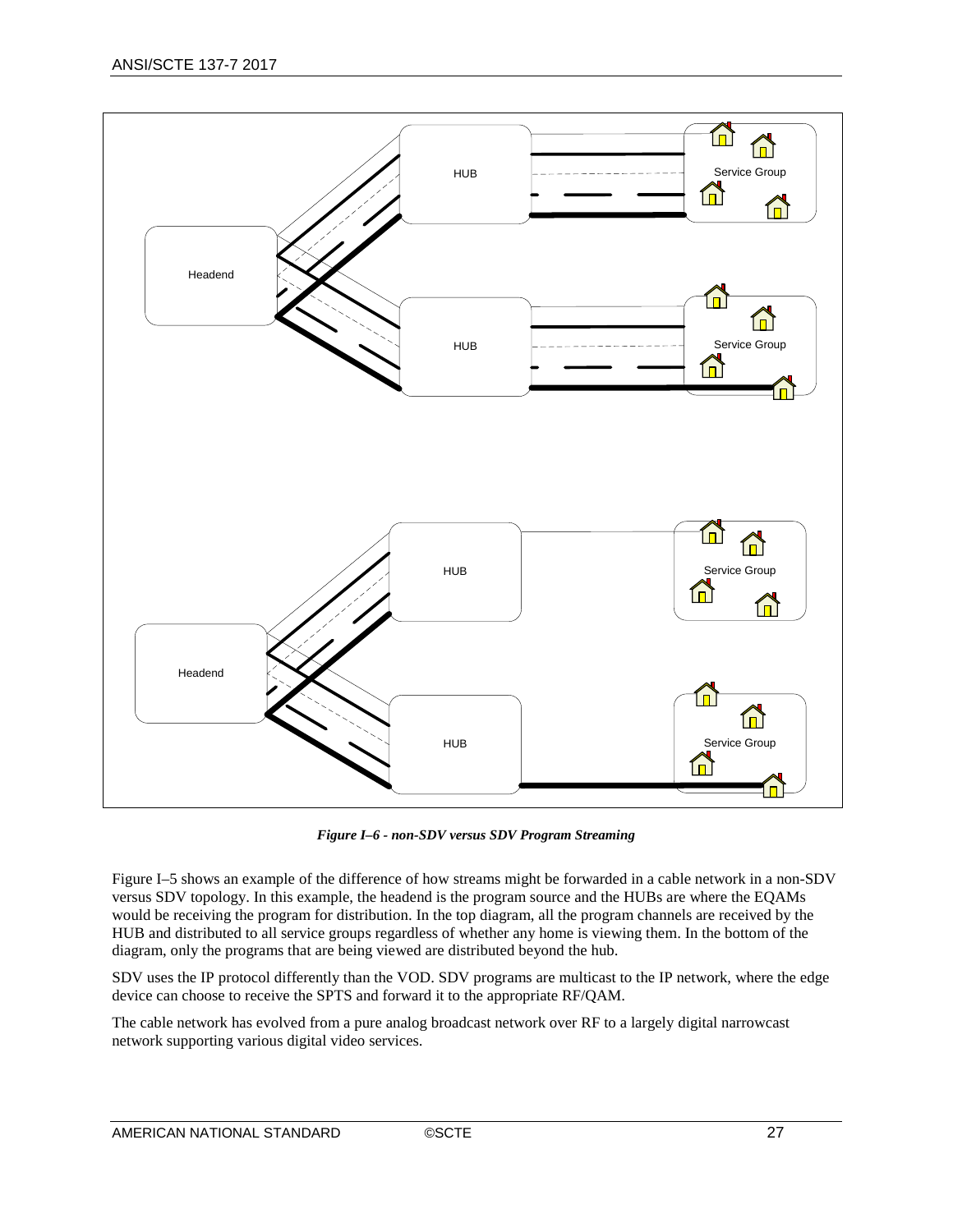## <span id="page-31-0"></span>**I.3 VOD Use Case**

The VOD application demonstrates the unicast use case for video EQAMs. Some of the control flow is presented here to illustrate how VOD fits into the video network and interacts with EQAMs. The setup of a VOD stream illustrates the key concepts. Note that this is an example flow and is not normative to the specifications.



*Figure I–7 - VOD Use Case Setup Sequence*

<span id="page-31-1"></span>**Step 1:** In step one of the session setup, the VOD client sends a setup request to the VOD session manager. The setup includes the content to stream and the service group, identifying the location of the STB in the network.

**Step 2:** The VOD session manager requests bandwidth of the ERM. The QAM group provided associates a set of QAMs to the service groups. The session manager looks up information about the content to derive the bandwidth needed to stream the content.

**Step 3:** The ERM selects the QAM on an Edge QAM device that has sufficient bandwidth.

**Step 4:** The ERM provisions the EQAM to prepare to receive and forward the stream. In this case QAM and program number are associated with the destination UDP port.

**Step 5:** The ERM returns the IP address of the Edge QAM device and a UDP port to where the VOD server should send the SPTS. The ERM also provides the frequency on which the MPEG program will be transmitted and the program number within the QAM RF corresponding to the program.

**Step 6:** The Session manager returns the frequency to the VOD client that the STB should tune to. The session manager also returns the program number the STB should select to present the correct stream.

**Step 7:** The VOD client then directs the VOD session manager to start streaming the content program.

**Step 8:** The VOD session manager directs the VOD server to create a stream for the content and begin to stream.

**Step 9:** The VOD server (that might be independent of the VOD session manager) then streams the content to selected EQAM by directing the SPTS to the IP address of the EQAM and sending on the destination UDP port that corresponds to the RF output port serving the selected frequency and program number passed into the EQAM in step 4.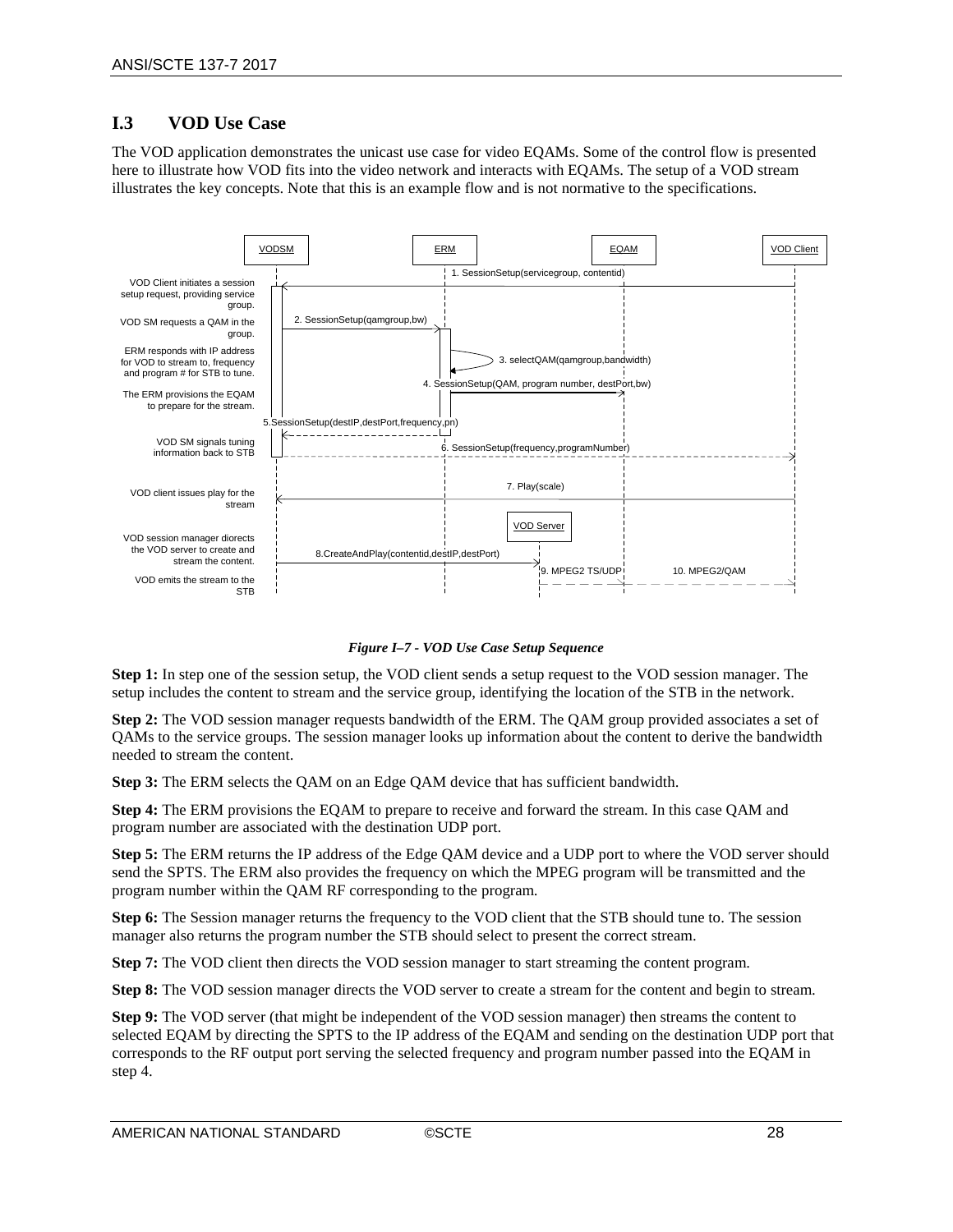**Step 10:** The EQAM directs the stream to the RF output based on the destination IP UDP. The EQAM multiplexes the program into the QAM MPTS based on the program number passed in step 4. The VOD client receives the program.

### <span id="page-32-0"></span>**I.4 SDV Use Case**

The SDV application demonstrates the multicast use case for video EQAMs. Some of the control flow is presented here to illustrate how SDV fits into the video network and interacts with EQAMs. The setup of an SDV program illustrates the key concepts. Note that this is an example flow and is not normative to the specifications.



*Figure I–8 - SDV Use Case Channel Change Sequence*

<span id="page-32-1"></span>**Initial 0:** The initial condition is that SDV channels are being IP multicast out to the network.

**Step 1:** The SDV client on the STB sends a channel change request to the session manager.

**Step 2:** The session manager requests bandwidth and a QAM channel for SDV program. The session manager provides the multicast source IP and UDP port of the program stream, the potential group of QAMs that can reach the STB service group, and the bandwidth needed for the channel.

**Step 3:** The ERM selects the QAM on an Edge QAM device that has sufficient bandwidth.

**Step 4:** The ERM provisions the EQAM to prepare for to receive and forward the stream. In this case, ERM provides the multicast group IP and source IP of the program stream, the bandwidth needed for the channel, and the destination RF QAM output channel and program number.

**Step 5:** The EQAM joins the multicast source and begins accepting the multicast IP SPTS.

**Step 6:** The EQAM begins sending the program out the QAM channel MPTS that can reach the STB.

**Step 7:** The ERM returns to the session manager the frequency and program number the program will be carried in.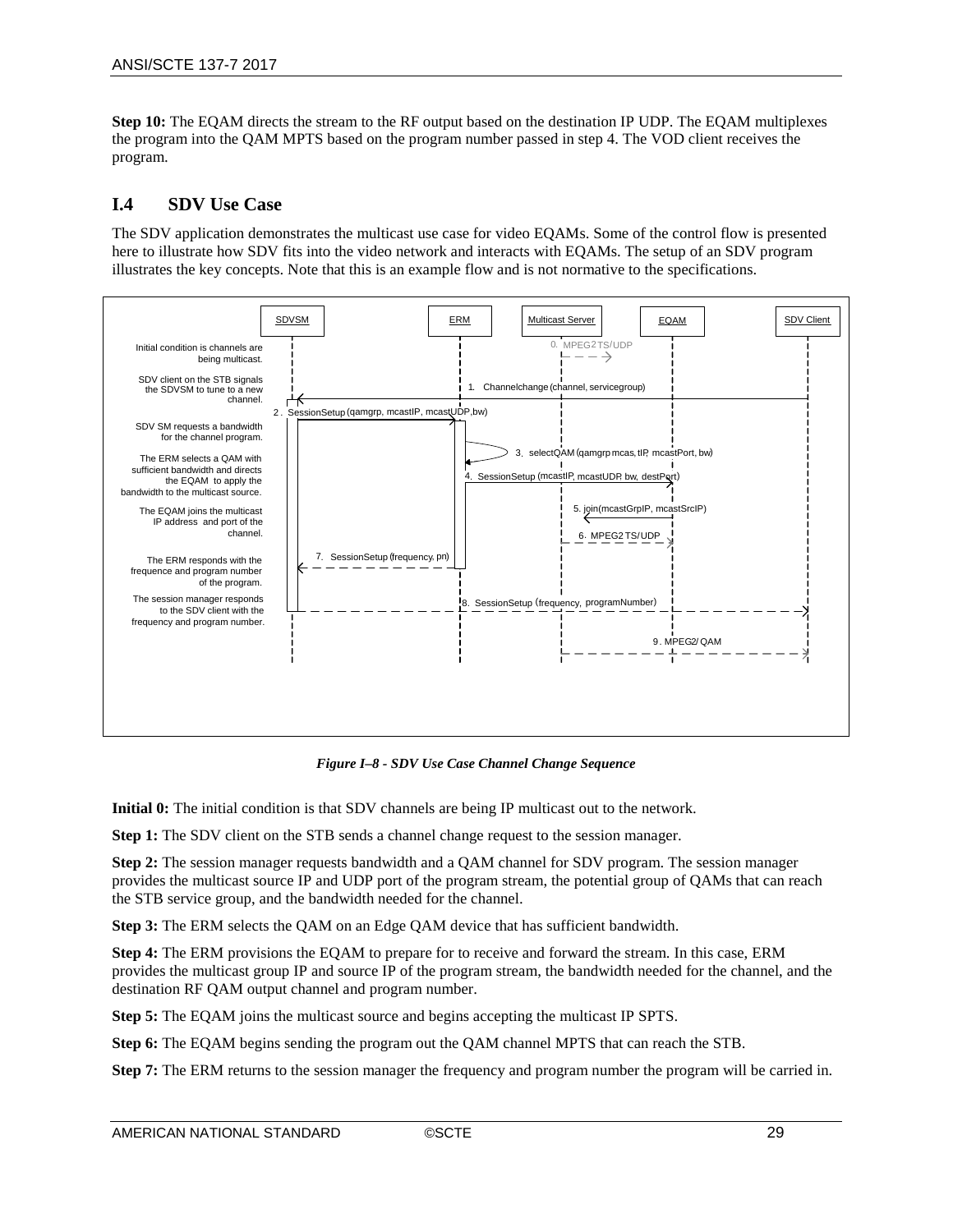**Step 8:** The Session manager returns to the SDV client the frequency and program number the STB should tune to receive the SDV channel.

**Step 9:** The client begins to accept the program and present it.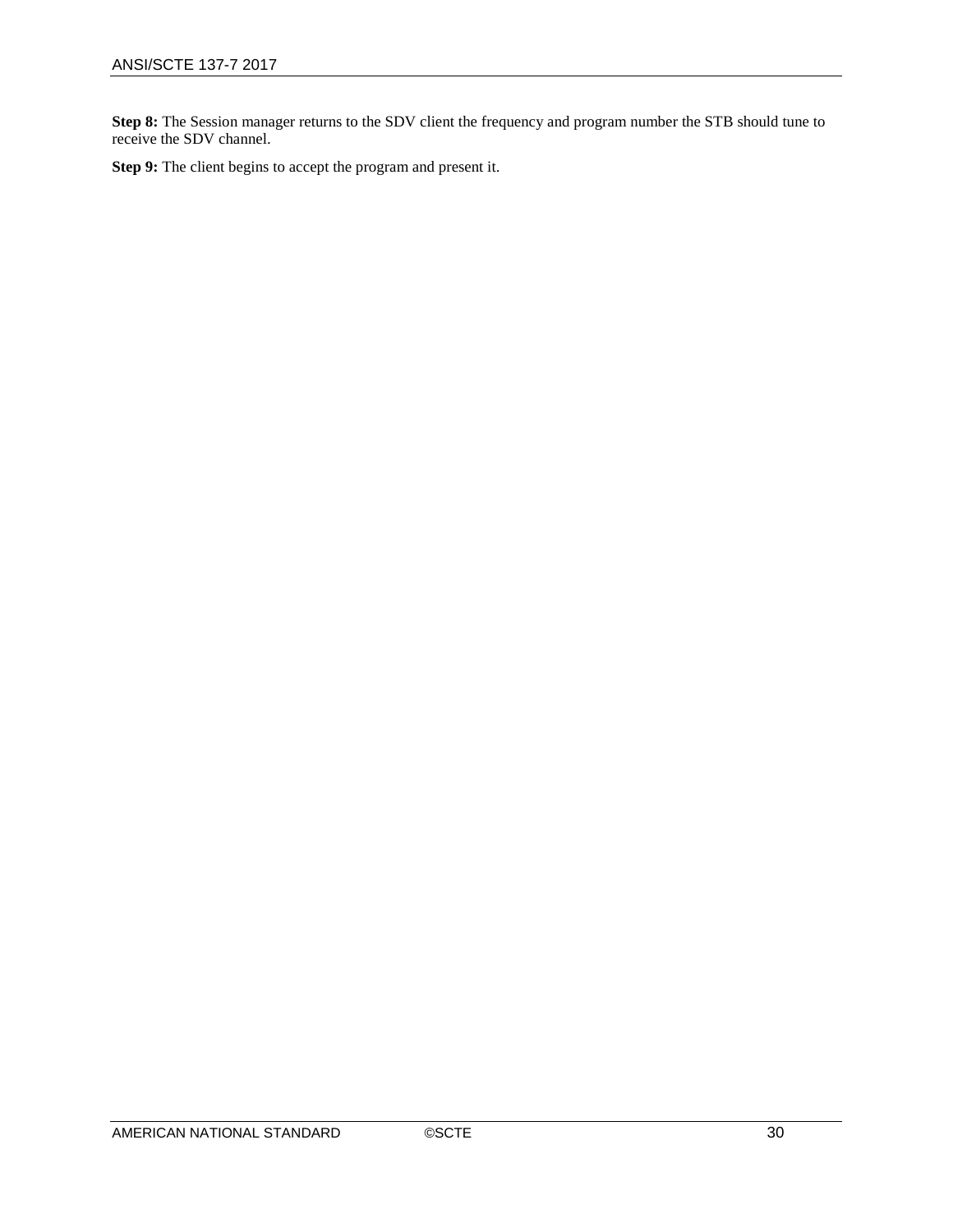## <span id="page-34-0"></span>**Appendix II DOCSIS/High Speed Data Background**

Cable television operators have transitioned from a traditional core business of entertainment programming to a position as full-service providers of video, voice, and data telecommunications services. Cable modems based on Data-Over-Cable Service Interface Specifications (DOCSIS) are among the fundamental devices making this transition possible. To date, the most successful and cost-effective method for providing high-speed data services is via cable modems compliant with the DOCSIS specifications.

Cable modems are devices at the subscriber premises that convert digital information into a modulated radio frequency (RF) signal in the upstream direction and convert the RF signals to digital information in the downstream direction. Another piece of equipment, called a cable modem termination system (CMTS), performs the converse operation for multiple subscribers at the cable operator's headend.

With more than 25.4 million high-speed Internet access customers in North America, the cable modem has become the broadband connection of choice for many Internet users. In fact, cable modem deployments have outstripped the nearest rival broadband technology, digital subscriber line (DSL), by a significant margin. Yet there is still room for growth since the total penetration of broadband access technologies in the U.S. is currently only 40 percent (all statistics are as of Q3 2005, Kinetic Strategies, Inc.).

The four successive versions of the DOCSIS cable modem: DOCSIS 1.0, DOCSIS 1.1, DOCSIS 2.0, and DOCSIS 3.0, provide increasing levels of capabilities and functionality, while maintaining multi-vendor interoperability and full backward and forward compatibility of DOCSIS.

The following describes major features introduced by each DOCSIS version:

- DOCSIS 1.0 provides basic broadband Internet connectivity for one or more devices in the home. Among other things, it includes the ability to rate-limit (cap) a particular customer's data rate to a cable operator selected value.
- DOCSIS 1.1 provides improved operational flexibility, security, and quality-of-service (QoS) features.
- DOCSIS 2.0 includes increased upstream reliability and throughput for symmetric services.
- DOCSIS 3.0 provides a number of enhancements, most notably, channel bonding, support for IPv6, and support for IPTV. Channel bonding provides cable operators with a flexible way to significantly increase downstream speeds to a minimum of 160 Mbps, and upstream throughput up to a minimum rate of 120 Mbps to customers.

The following benefits are achieved with respect to various DOCSIS versions:

- DOCSIS 1.0 cable modems made the interoperability of cable technology a reality for cable operators and cable subscribers.
- DOCSIS 1.0 made the standardization of cable modems possible. As a result, there was downward pressure placed on cable modem prices, causing them to drop by a factor of at least 10.
- DOCSIS 1.1 enables the cable operator to configure guarantees on the data rates and/or the latency of the service.
- DOCSIS 2.0 increases upstream throughput to 30 Mbps of capability.
- DOCSIS 3.0 allows cable operators to provide data rates in the hundreds of megabits and, potentially, gigabits per second.